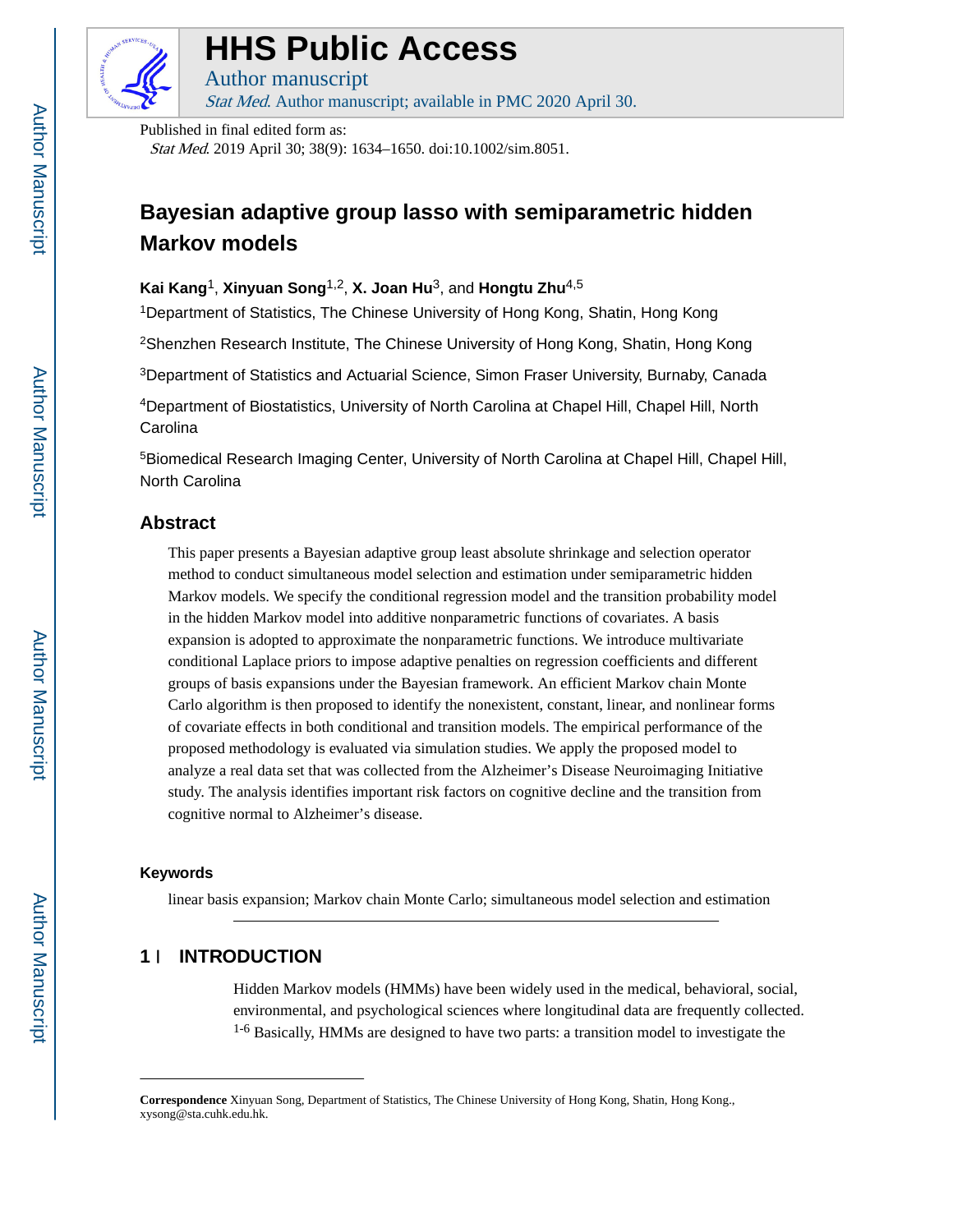effects of covariates on the dynamic transition process of hidden states and a conditional regression model to examine state-specific covariate effects on the response of interest. In these two parts, the effect of a covariate on the response or on the transition process can be nonexistent, constant, linear, or nonlinear. Identifying the specific forms of such covariate effects is useful not only in achieving a parsimonious model but also in obtaining enhanced parameter estimation and attractive interpretations.

Conventional studies on HMMs have focused on a parametric framework, wherein the forms of covariate effects on responses and/or on transition probabilities are prespecified. However, one fundamental issue overlooked by these parametric HMMs is that the complex relationships among variables are seldom known a priori, and the parametric form is thus too restrictive to correctly reflect the reality. Several nonparametric approaches have been investigated recently to relax the parametric assumption of HMMs. Yau et al<sup>7</sup> developed a Bayesian nonparametric HMM, where the sampling distribution of the observations at each state was assumed unknown and modeled via a mixture of Dirichlet processes. Although their method did not rely on the distributional assumption of the observed process, it cannot reveal the functional effects of potential explanatory variables on the outcome of interest. Song et al<sup>8</sup> considered Bayesian P-splines for describing the nonparametric relation among latent variables in HMMs, but they did not consider the model selection problem.

Model selection is an important issue beyond estimation in the application of HMMs. Classical model selection methods are mainly developed on the basis of a pairwise comparison through common model selection criteria, such as the Akaike information criterion and the Bayesian information criterion. However, such pairwise-based procedure usually becomes increasingly computationally demanding when the search dimension is high. An appealing alternative is to adopt least absolute shrinkage and selection operator (lasso)-type variable selection techniques. Choi et al<sup>9</sup> applied lasso to correlated HMMs to detect the important parameters in transition models. Städler and Mukherjee<sup>10</sup> introduced  $L_1$ penalization to obtain a sparse HMM with state-specific graphical models. However, the preceding studies consider only parametric HMMs. Recently, some variants of lasso, such as group lasso, adaptive lasso, and adaptive group lasso, have been developed to manage group variables and address the issue of lasso and group lasso possibly suffering from appreciable bias. Owing to the computational efficiency and stability of the Bayesian approach, the Bayesian analogs of lasso and its variants have been proposed.<sup>11,12</sup> However, the available Bayesian lasso-type methods are all developed in the context of cross-sectional models without between-state transitions, thereby making them inapplicable to the proposed semiparametric HMMs.

In this paper, we propose a Bayesian adaptive group lasso (BaGlasso) procedure to conduct simultaneous model selection and estimation for semiparametric HMMs. With the use of basis expansion and appropriate penalties, the non-parametric relationships that subsume nonexistent, constant, linear, and nonlinear relationships between covariates and the response can be automatically identified. The proposed procedure has the following appealing features: first, the group effects and additional correlation within the basis expansion are well addressed by the group lasso, thus ensuring estimation accuracy. Second, adaptive penalties imposed on different groups of coefficients enable us to achieve an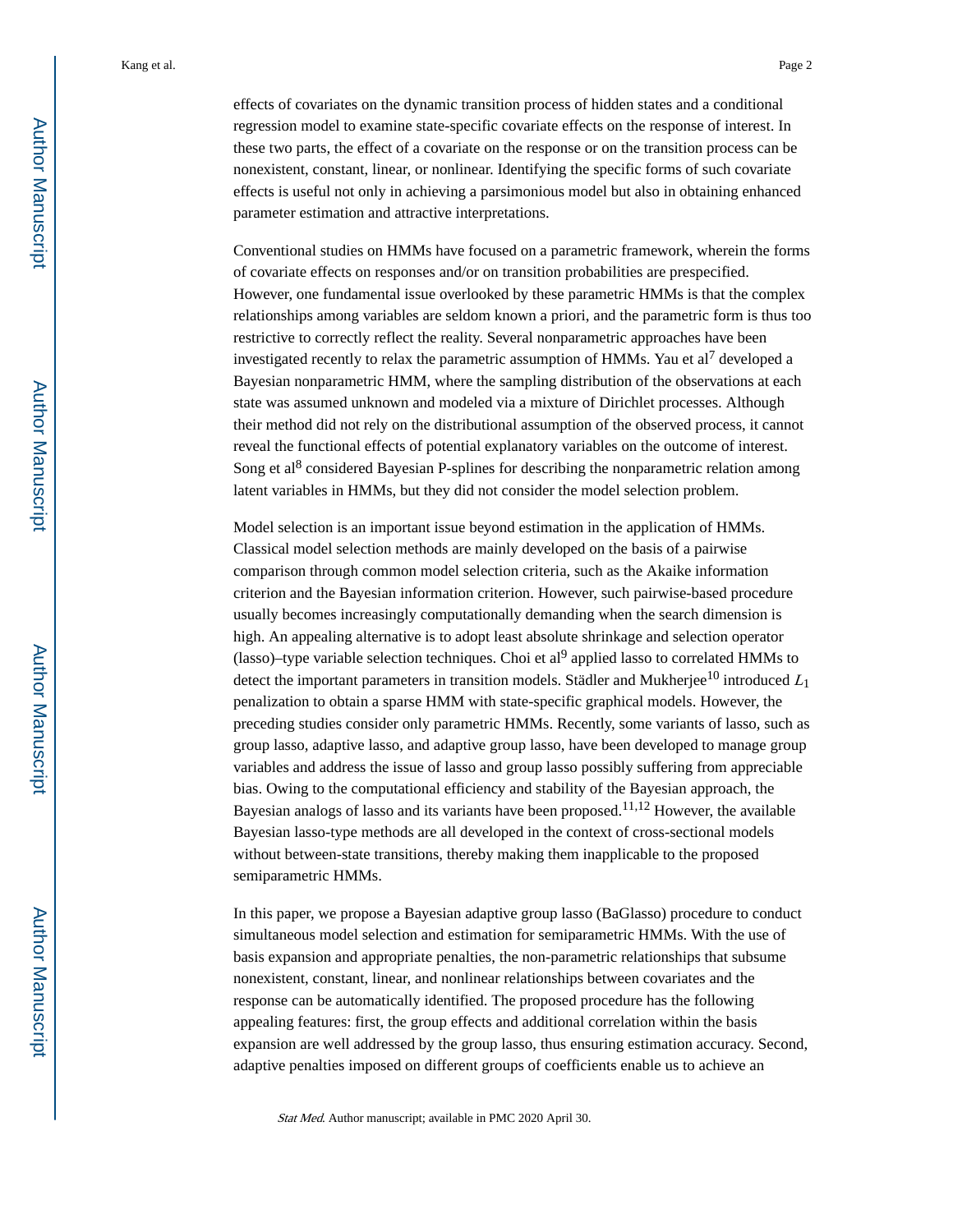efficient variable selection. Finally, the proposed procedure avoids tedious pairwise comparisons among competing models with different combinations of covariates in the conditional and transition models. This entirely data-driven feature not only relaxes the dependence on experts' knowledge in empirical studies but also reduces the computational burden. To the best of our knowledge, this study is the first to introduce Bayesian lasso-type procedure into semiparametric HMMs.

The proposed method is motivated by a real study conducted by the Alzheimer's Disease Neuroimaging Initiative (ADNI). A set of biomarkers, namely, gender, age, educational levels, marital status, hippocampal volume, and apolipoprotein E (APOE)- $\epsilon$ 4, is collected across several time points in this data set. The purpose of this study is to detect the potential risk factors of Alzheimer's disease (AD) from two perspectives. First, considering that the pathology of AD usually evolves from cognitive normal (CN) to mild cognitive impairment (MCI) to dementia, characterizing the disease pathology, identifying hidden states that correspond to the diagnosed stages of cognitive decline, and examining the potential risk factors of the neurodegenerative transition are of scientific interest and practical value. Given that the effects of biomarkers on the pathology from one state to another may vary across nonexistent, constant, linear, and nonlinear ones, allowing their forms to be unspecified and introducing penalties to penalize unimportant effects can reveal the patterns of the effects to the greatest extent. Previous studies<sup>13</sup> pointed out that the relationships between some biomarkers and cognitive decline are variant across different states. Therefore, identifying the significant state-specific risk factors of cognitive decline and investigating the subtle forms of their effects are of great interest. However, existing relevant research either restricts the examination of the above relationships under a parametric framework or emphasizes only estimation. The proposed methodology enables us to perfectly accommodate all the aforementioned features and provide new insights into the prevention of AD.

The rest of this paper is organized as follows. Section 2 introduces the semiparametric HMM and discusses the associated identifiability issue. Section 3 illustrates the statistical inference of the proposed model. Specifically, BaGlasso for simultaneous variable selection and parameter estimation as well as the deviance information criterion (DIC) for the determination of the number of hidden states are presented. Section 4 investigates the empirical performance of the proposed method via simulation studies. Section 5 presents an application of the proposed method to the aforementioned ADNI study. Several important biomarkers are detected to have significant functional effects on patients' cognitive decline across neurodegenerative states and/or on transition probabilities. The extension of the model is discussed in Section 6.

## **2** ∣ **MODEL DESCRIPTION**

#### **2.1** ∣ **Semiparametric HMMs**

Let  $y_{it}$  with subject  $i = 1, ..., n$  at  $t = 1, ..., T$  be the observation process.  $\mathbf{Z}_i = (Z_{i1}, ..., Z_{iT})$ ′, the hidden-state sequence, is commonly assumed to follow a first-order Markov chain taking values in a finite set  $\{1, \ldots, S\}$ . Given the hidden state  $Z_{ik}$  the conditional semiparametric regression model is formulated as follows: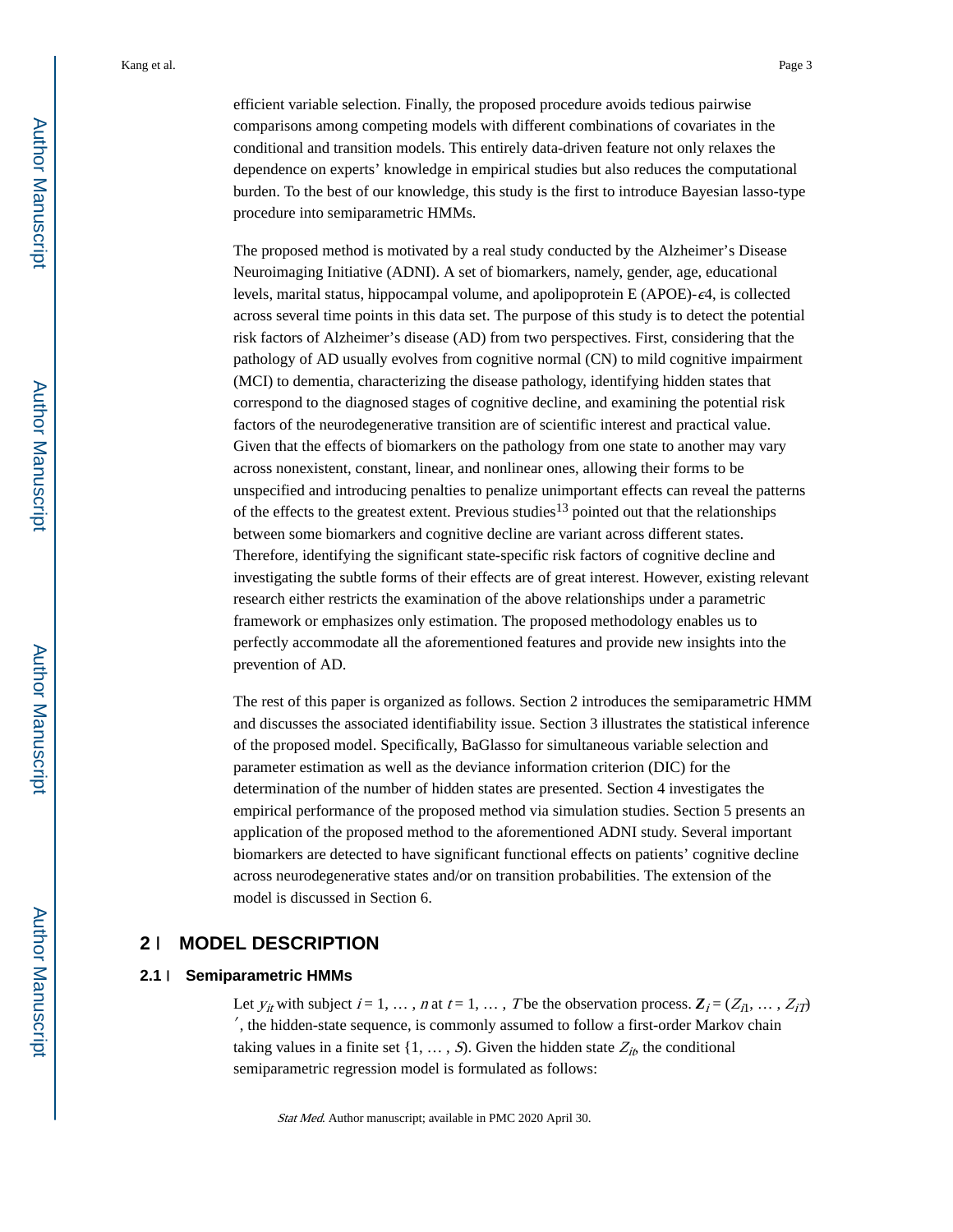$$
[y_{it} | Z_{it} = s] = \mu_s + \alpha'_s c_{it} + \sum_{j=1}^{q} f_{sj}(x_{itj}) + \delta_{it}, \quad (1)
$$

where  $\mathbf{c}_{it} = (c_{it1}, \& s_{itp})'$  and  $\mathbf{x}_{it} = (x_{it1}, \& s_{itq})'$  are a  $p \times 1$  vector of discrete covariates and a  $q \times 1$  vector of continuous covariates, respectively; intercept  $\mu_s$ , fixed effects  $\alpha'_s = (\alpha_{s1}, ..., \alpha_{sp})$ , and unknown smoothing function  $f_{sf}(\cdot)$ s are all defined as state-specific to address the heterogeneity underlying the observations;  $\delta_{it}$  is a random residual independent of  $y_{it}$ ; and  $[\delta_{it} | Z_{it} = s] \sim N[0, \psi_s].$ 

In addition to the observable process, the hidden process,  $\mathbf{Z}_i$  is formulated as follows: let  $p_{itus}$  denote the transition probability from state  $Z_{i,t-1} = u$  at occasion  $t-1$  to state  $Z_{it} = s$  at occasion  $t$  for individual  $\ddot{i}$ . Then, we have

$$
p_{itus} = P(Z_{it} = s \mid Z_{i1}, Z_{i2}, \dots, Z_{i, t-1} = u) = P(Z_{it} = s \mid Z_{i, t-1} = u). \tag{2}
$$

Notably, model (2) is guaranteed by the assumed property of Markov chain. A common setting for the initial distribution of  $Z_{i1}$  is the multinomial distribution with probability ( $\pi_1$ ,  $\ldots$ ,  $\pi_S$ )', such that  $\pi_s$  0 and  $\mathbf{Z}_i = (Z_{i1}, ..., Z_{iT})'$ . Thus, the hidden-state sequence  $\mathbf{Z}_i = (Z_{i1}, ..., Z_{iT})'$ .  $\ldots$ ,  $Z_{iT}$ <sup>'</sup> is fully specified by the initial and transition probabilities.

Considering that the hidden states usually have natural ranking information in empirical studies, we assume the hidden states  $\{1, \ldots, S\}$  to be ordered and consider a continuationratio logit model<sup>14</sup> as follows: for  $t = 2, \ldots, T, s = 1, \ldots, S-1$ , and  $u = 1, \ldots, S$ , we have

$$
\log \left( \frac{P(Z_{it} = s \mid Z_{i, t-1} = u)}{P(Z_{it} > s \mid Z_{i, t-1} = u)} \right) = \log \left( \frac{p_{itus}}{p_{itu, s+1} + \dots + p_{ituS}} \right) = \zeta_{us} + \widetilde{\alpha}' c_{it} + \sum_{j=1}^{q} g_j(x_{itj}), \quad (3)
$$

where the left-hand side is the log odds of transition to state s rather than to a state that is higher than s given  $Z_{i,t-1} = u$ ,  $\zeta_{us}$  is a transition-specific intercept,  $\mathbf{c}_{it} = (c_{it1}, \dots, c_{itp})'$  and  $\mathbf{x}_{it} = (x_{it1}, \dots, x_{itq})'$  are the covariate vectors defined in (1),  $\tilde{\alpha} = (\tilde{\alpha}_1, \dots, \tilde{\alpha}_p)'$  is a  $p \times 1$  vector of fixed effect, and  $g_j(\cdot)$  are unknown smoothing functions. Let  $\mathcal{V}_{itus} = RZ_{it} = sZ_{it}$  s,  $Z_{i,t-1} = u$ ). Then, the continuation-ratio logits in (3) can be rewritten as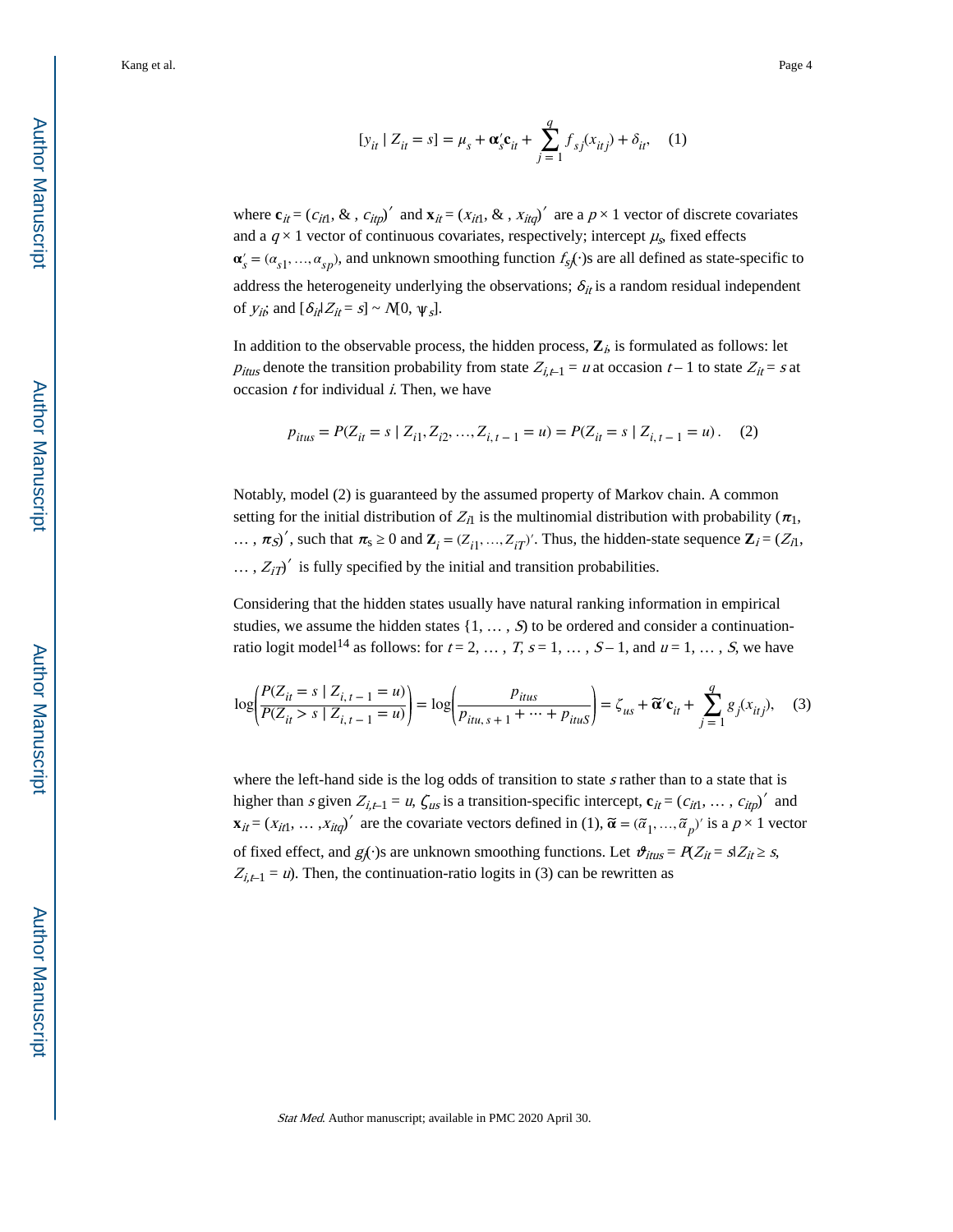$$
\log \left( \frac{P(Z_{it} = s | Z_{i, t-1} = u)}{P(Z_{it} > s | Z_{i, t-1} = u)} \right)
$$
\n
$$
= \log \left( \frac{P(Z_{it} = s, Z_{i, t-1} = u)}{P(Z_{it} \ge s, Z_{i, t-1} = u) - P(Z_{it} = s, Z_{i, t-1} = u)} \right)
$$
\n
$$
= \log \left( \frac{P(Z_{it} = s, Z_{i, t-1} = u) \left( P(Z_{it} \ge s, Z_{i, t-1} = u) \right)}{1 - P(Z_{it} = s, Z_{i, t-1} = u) \left( P(Z_{it} \ge s, Z_{i, t-1} = u) \right)}
$$
\n
$$
= \log \left( \frac{P(Z_{it} = s | Z_{it} \ge s, Z_{i, t-1} = u)}{1 - P(Z_{it} = s | Z_{it} \ge s, Z_{i, t-1} = u)} \right)
$$
\n
$$
= \log \left( \frac{\vartheta_{itus}}{1 - \vartheta_{itus}} \right).
$$

Thus, the continuation-ratio logit (3) can be rewritten as a conventional logistic regression model as follows:

$$
logit(\theta_{itus}) = \zeta_{us} + \widetilde{\alpha}' \mathbf{c}_{it} + \sum_{j=1}^{q} g_j(x_{itj}), \quad (4)
$$

where logit( $\vartheta_{itus}$ ) is the log odds of  $Z_{it} = s$  given  $Z_{it}$  s and  $Z_{i,t-1} = u$ . In model (3) or (4),  $\tilde{\alpha}$ and  $g_j(-)$ s are assumed to be independent of u and s. This proportional odds assumption is compulsory in modeling an ordinal variable because it ensures the that  $R(Z_{it} < 1) < R(Z_{it} < 2)$  $\langle \cdots \langle RZ_{it} \langle S \rangle \rangle$  for ordered states  $1 \langle 2 \langle \cdots \langle S \rangle^{14,15}$  Moreover, the proportional odds assumption avoids a tedious inference, in which every possible transition of origination and destination elicits a set of parameters, and it, in turn, greatly reduces the complexity and enhances the interpretability of the transition model.

#### **2.2** ∣ **Nonparametric modeling**

We use linear basis expansion to estimate the nonparametric functions  $f_{sf}(.)$  and  $g(.)$  in (1) and (3). Given that  $g_j(\cdot)$  can be regarded as a special case (without a state-specific setting) of  $f_{sf}(.)$  we describe only the modeling of  $f_{sf}(.)$  in this section. Specifically,  $f_{sf}(x_{itj})$  can be approximated as follows:

$$
f_{sj}(x_{itj}) = \sum_{m=1}^{M_j} \beta_{sjm} h_m(x_{itj}) = \beta'_{sj} \mathbf{h}_{itj}, \quad (5)
$$

where  $h_{m}(\cdot)$ s are basis functions, such as piecewise polynomials or natural cubic splines,<sup>16</sup>  $h_{itj} = (h_1(x_{itj}), ..., h_{M_j}(x_{itj}))'$ , and  $M_j$  is the number of basis functions that are used to estimate the  $j$ th unknown smoothing function. For notational simplicity,  $M_j$  is set to be invariant to states. An extension to relax this assumption is straightforward.

An important issue regarding the model selection of (1) and (3) is whether a functional effect, eg,  $f_{sf}(.)$ , truly exists or not. In this study, we utilize a norm  $\Vert \cdot \Vert$  to quantify the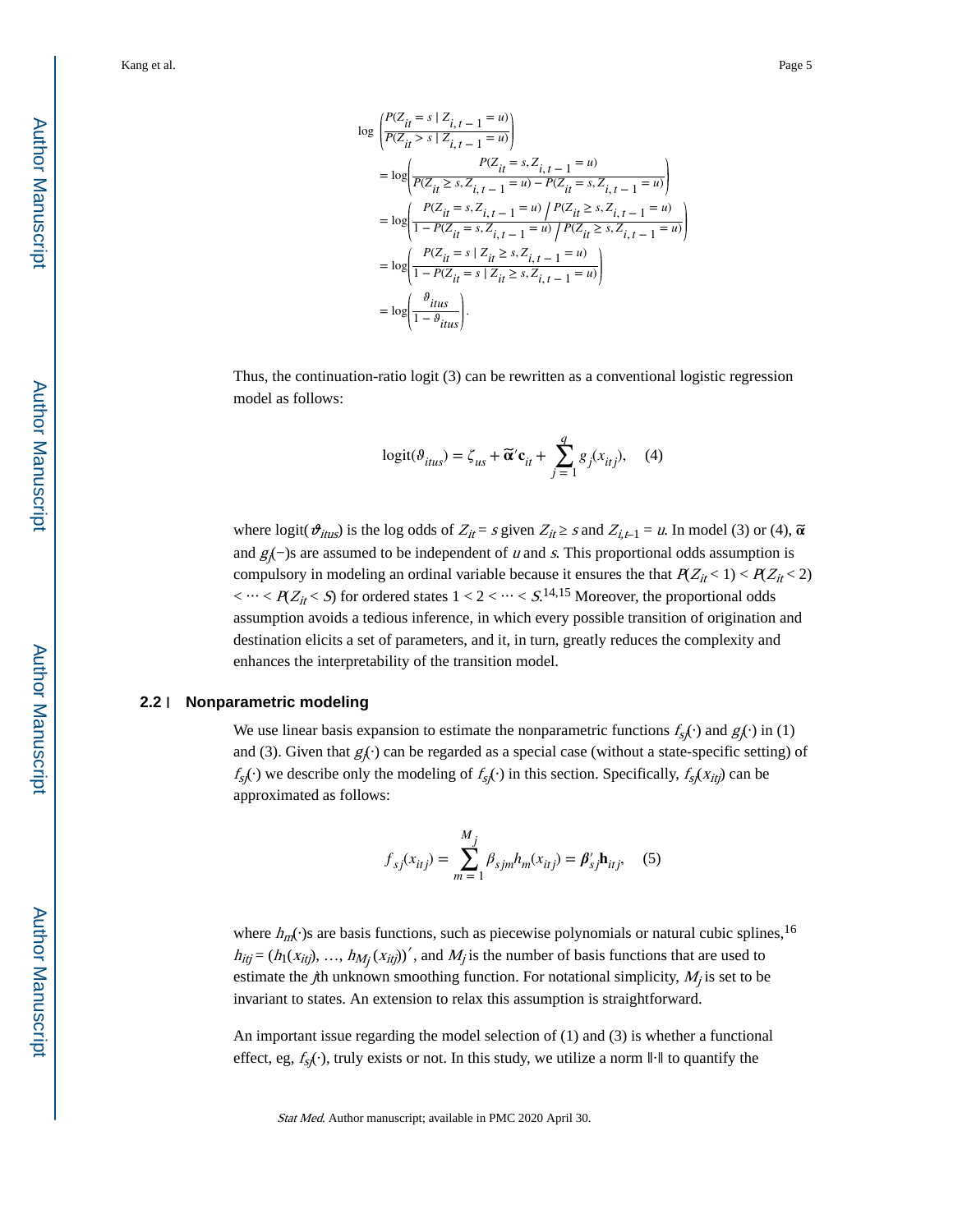magnitude of nonparametric function  $f_{sj}$ . Let  $\mathbf{x}_{sj}$  and  $\mathbf{H}_{sj}$  denote the submatrix of  $\mathbf{x}_j = (x_{11j},$  $\ldots$ ,  $x_{nTj}$ <sup> $\prime$ </sup> and  $\mathbf{H}_j$ , respectively, with the rows corresponding to  $Z_{it}$  s deleted, where  $\mathbf{H}_j$  is formed by

$$
\mathbf{H}_{j} = \begin{pmatrix} \mathbf{h}'(x_{11j}) \\ \vdots \\ \mathbf{h}'(x_{nTj}) \end{pmatrix} = \begin{pmatrix} h_{1}(x_{11j}) & \cdots & h_{M_{j}}(x_{11j}) \\ \vdots & \ddots & \vdots \\ h_{1}(x_{nTj}) & \cdots & h_{M_{j}}(x_{nTj}) \end{pmatrix}_{nT \times M_{j}}.
$$
 (6)

The norm of  $f_{sj}$ ,  $||f_{sj}||$ , is defined as  $\sqrt{E(f_{sj}^2(\mathbf{x}_{sj}))}$ . Then,  $f_{sj} = 0$  is equivalent to  $||f_{sj}|| = 0$ . On the basis of (5),  $\|f_{sj}$  can be approximated by  $\left\| \beta_{sj} \right\|_{G_{sj}} = (\beta'_{sj} G_{sj} \beta_{sj})^{1/2}$  with positive definite matrix  $G_{sj} = H'_{sj}H_{sj}/n_s$ , where  $n_s$  is the number of subjects staying in state s. Denote  $\left\|\hat{f}_{sj}\right\|$ as the estimator of  $|| f_{sj} ||$ . In the model selection procedure, if  $\left\| \hat{f}_{sj} \right\| = 0$ , then  $f_{sj} = 0$ . The nonparametric function  $g_j(x_{itj})$  can be similarly approximated by

$$
g_j(x_{itj}) = \sum_{m=1}^{M_j} \tilde{\beta}_{jm} h_m(x_{itj}) = \tilde{\beta}'_j \mathbf{h}_{itj}, \quad (7)
$$

where  $\hat{\beta}_{jm}$ ,  $h_{m}(\cdot)$ ,  $h_{itj}$ ,  $M_j$ , and  $\hat{\beta}_j$  are defined in the same manner as those in (5). Likewise, *g*<sub>*l*</sub> can be approximated by  $g_j \rvert_{\widetilde{G}_j} = (\widetilde{\beta}'_j \widetilde{G}_j \widetilde{\beta}_j)^{1/2}$ , where  $\widetilde{G}_j = H'_j H_j / (n \times (T - 1))$ .

Let  $y_i = (y_{i1}, \dots, y_{iT})'$ ,  $Y = (y'_1, \dots, y'_n)'$ ,  $d_{it} = (c'_{it}, x'_{it})'$ ,  $D_i = (d'_{i1}, \dots, d'_{iT})'$ ,  $D = (D'_1, \dots, D'_n)'$ ,  $Z_i$  $=(Z_1, \ldots, Z_{iT})'$ ,  $\mathbf{Z} = (\mathbf{Z}'_1, \ldots, \mathbf{Z}'_{n})'$ , and  $\boldsymbol{\theta}$  be the vector that includes all the unknown parameters. With the linear basis expansion, the complete-data log-likelihood function is given by

$$
\log p(\mathbf{Y}, \mathbf{D}, \mathbf{Z} | \boldsymbol{\theta}) = \sum_{i=1}^{n} [\log p(\mathbf{y}_i | \mathbf{D}_i, \mathbf{Z}_i, \boldsymbol{\theta}) + \log p(\mathbf{Z}_i | \mathbf{D}_i, \boldsymbol{\theta})]
$$
  
\n
$$
= \sum_{i=1}^{n} \sum_{t=1}^{T} \log p(\mathbf{y}_{it} | \mathbf{d}_{it}, \mathbf{Z}_{it} = s, \boldsymbol{\theta}) + \sum_{i=1}^{n} \sum_{t=2}^{T} \log p(\mathbf{Z}_{it} = s | \mathbf{Z}_{i, t-1} = u, \mathbf{d}_{it}, \boldsymbol{\theta}) + \sum_{i=1}^{n} \log p(\mathbf{Z}_{i1} = s | \boldsymbol{\theta})
$$
  
\n
$$
= -\frac{1}{2} \sum_{i=1}^{n} \sum_{t=1}^{T} \left[ \log(2\pi \boldsymbol{\Psi}_s) + (\mathbf{y}_{it} - \boldsymbol{\eta}_{it})^2 / \boldsymbol{\Psi}_s \right] + \sum_{i=1}^{n} \sum_{t=2}^{T} \log(p_{itus}) + \sum_{i=1}^{n} \log(p_{i10s}),
$$

(8)

where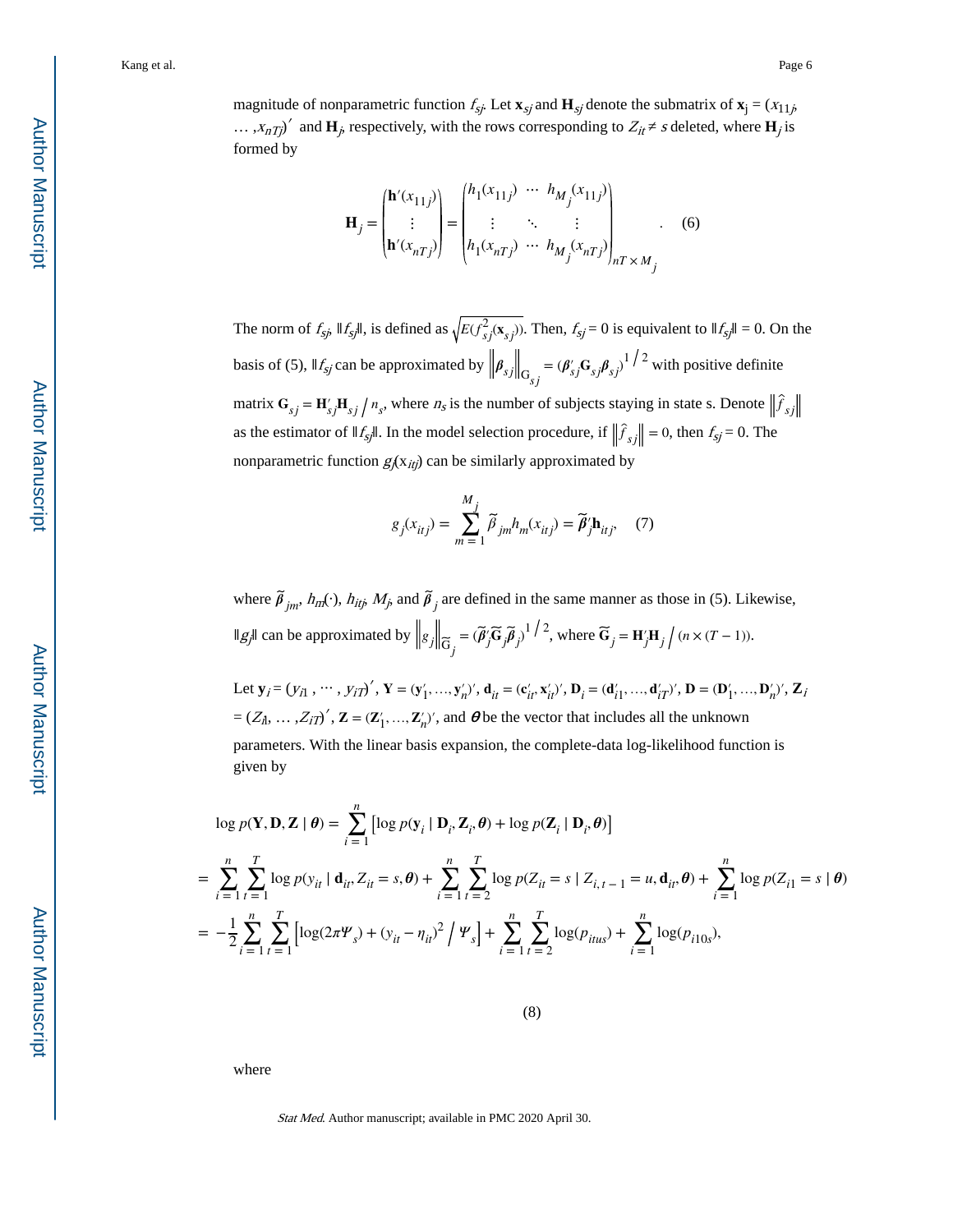Author ManuscriptAuthor Manuscript

$$
\eta_{it} = \mu_s + \alpha'_s \mathbf{c}_{it} + \sum_{j=1}^q \beta'_{sj} \mathbf{h}_{itj}, \qquad p_{i10s} = \pi_s, \qquad s = 1, ..., S,
$$
  

$$
p_{itu1} = \frac{\exp\{a_{itu1}\}}{1 + \exp\{a_{itu1}\}}, \qquad p_{i1uS} = \prod_{j=1}^{S-1} \frac{1}{1 + \exp\{a_{ituj}\}},
$$
  

$$
p_{itus} = \frac{\exp\{a_{itus}\}}{1 + \exp\{a_{itus}\}} \prod_{j=1}^{S-1} \frac{1}{1 + \exp\{a_{ituj}\}}, \qquad s = 2, ..., S-1,
$$
  
(9)

with  $a_{itus} = \zeta_{us} + \widetilde{\alpha}' \mathbf{c}_{it} + \sum_{j=1}^{q} \widetilde{\beta}'_j \mathbf{h}_{itj}$ .

#### **2.3** ∣ **Related issues**

The proposed model is not identifiable because of the following two model indeterminacies. First, the basis functions involved in basis expansion may contain constant parts. When applying such constant basis functions in every  $f_{sf}(\cdot)$  and/or  $g_{f}(\cdot)$ , each unknown function is not identifiable up to a constant. To address this issue, we need to impose the following constraints on the unknown functions to enforce their integrations in the ranges of predictors to zero $17,18$ :

$$
\int_{\chi_j} f_{sj}(x)dx = 0, \quad \text{for } s = 1, ..., S, \quad j = 1, ..., q, \quad (10)
$$

where  $\chi_j$  is the domain of  $\mathbf{x}_j$ . Second, the label switching problem, which is caused by the invariance of the likelihood function to a random permutation of the state labels, arises and leads to a multimodal posterior under a symmetric prior specification. We address this issue by imposing constraint  $\mu_1 < \cdots < \mu_S$  on posterior samples.

## **3** ∣ **BAYESIAN ANALYSIS**

#### **3.1** ∣ **Adaptive group lasso penalties**

We explain the key idea of the adaptive group lasso penalties in the context of a simple linear regression model:  $\mathbf{y} = \mu \mathbf{1}_n + \mathbf{X}\boldsymbol{\beta} + \boldsymbol{\delta}$ , where **y** is the response vector,  $\mu$  is an intercept,  $\mathbf{1}_n$  is an *n*-dimensional vector of all elements being 1, **X** is a standardized design matrix,  $\delta$  is the vector of residuals,  $\delta \sim N(0, \psi I_n)$ , and  $I_n$  is an *n*-dimensional identity matrix. Tibshirani19 first introduced the lasso procedure for simultaneous model selection and parameter estimation of the above linear regression. The lasso estimator of  $\beta$  can be expressed as

$$
\operatorname{argmin}_{\beta} \left\{ (\mathbf{y} - \mu \mathbf{1}_n - \mathbf{X} \beta)'(\mathbf{y} - \mu \mathbf{1}_n - \mathbf{X} \beta) + \gamma \sum_{h=1}^p | \beta_h | \right\}, \quad (11)
$$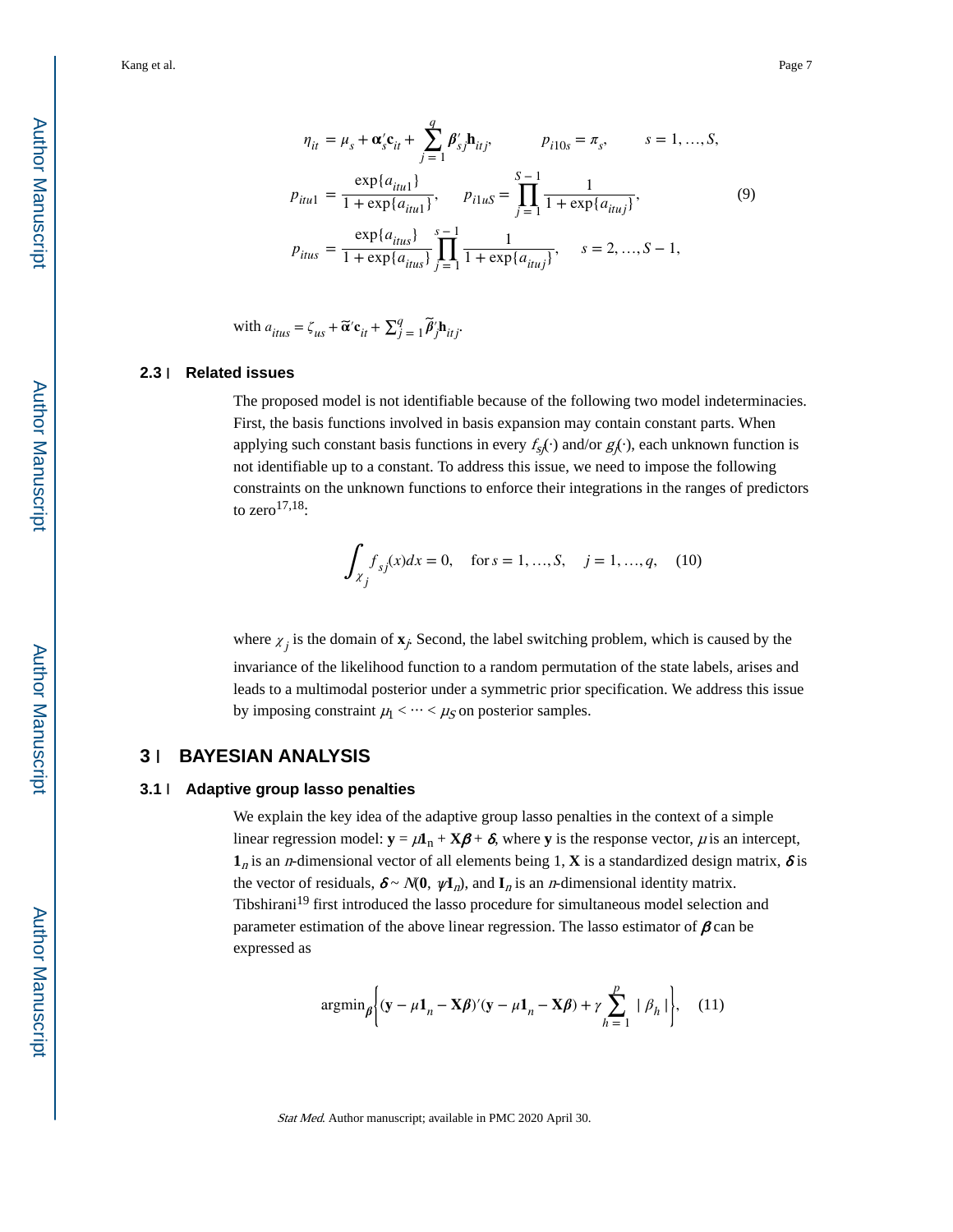where  $\gamma$  0 can be regarded as an  $L_1$ -penalty that automatically shrinks unimportant covariate effects to 0. Given that the covariates in **X** are standardized to the same scale, the magnitudes of the coefficients in  $\beta$  can represent the significance of predictors. If some elements of  $\beta$  are close to 0, then the corresponding covariates are unimportant and can be removed from the model.

However, when simply applying lasso to the proposed semiparametric HMMs, at least two problems exist. First, lasso is originally designed for the selection of individual variables. Yuan and  $\text{Lin}^{20}$  showed that lasso tends to select more factors than necessary in the presence of group variables. Moreover, the pairwise correlations among group variables jeopardize the model selection accuracy of the lasso estimator.<sup>21</sup> In this study, high correlations exist among the basis functions  $h_{m}(x_{ij})$ s in the conditional and transition models because they can be viewed as different transformations of  $x_{it}$ . Consequently, the linear basis expansion involves group variables and should not be treated separately. Second, lasso applies the same tuning parameter  $\gamma$  to different regression coefficients, thereby introducing the same amount of shrinkage to different covariate effects. This inflexible setting may add considerable bias to the resulting estimates.  $22,23$ 

To address the aforementioned issues, Yuan and  $\text{Lin}^{20}$  proposed group lasso to perform model selection among group variables. Wang and  $Leng<sup>24</sup>$  further developed adaptive group lasso to assign different tuning parameters to different groups of regression coefficients. Let  $\alpha = (\alpha'_1, ..., \alpha'_S)', \beta'_s = (\beta'_{s1}, ..., \beta'_{sq})', \beta = (\beta'_1, ..., \beta'_S)', \widetilde{\beta} = (\widetilde{\beta}'_1, ..., \widetilde{\beta}'_{q})', \text{ and } \theta^* = (\alpha', \widetilde{\alpha}', \beta', \widetilde{\beta}')'.$ On the basis of the proposed model defined in  $(1)$ – $(7)$ , the adaptive group lasso estimator can be formulated as

$$
\arg\min_{\theta^*} \left\{ \sum_{i=1}^n \sum_{t=1}^T (y_{it} - \eta_{it})'(y_{it} - \eta_{it}) - \sum_{i=1}^n \sum_{t=2}^T \log(p_{itus}) - P(\theta^*) \right\}, \quad (12)
$$

where  $\eta_{\eta}$  is the mean of  $y_{ih}$   $p_{itus}$  is the transition probability defined in (2) and (9), and

$$
P(\boldsymbol{\theta}^*) = \sum_{s=1}^S \sum_{h=1}^p \gamma_{ash} \mid \alpha_{sh} \mid + \sum_{h=1}^p \widetilde{\gamma}_{ah} \mid \widetilde{\alpha}_h \mid + \sum_{s=1}^S \sum_{j=1}^q \gamma_{\beta sj} \left\| \beta_{sj} \right\|_{G_{sj}} + \sum_{j=1}^q \widetilde{\gamma}_{\beta j} \left\| \widetilde{\beta}_j \right\|_{\widetilde{G}_j},
$$

(13)

in which  $a_{sh}$ ,  $\tilde{a}_h$ ,  $\beta_{sh}$  and  $\tilde{\beta}_j$  are coefficients of fixed effects and basis functions in the conditional and transition models;  $\gamma_{ash}$ ,  $\gamma_{ash}$ ,  $\gamma_{psj}$  and  $\tilde{\gamma}_{\beta j}$  are the corresponding tuning parameters; and the norms  $\|\boldsymbol{\beta}_{sj}\|_{G_{sJ}}$  and  $\|\tilde{\boldsymbol{\beta}}_j\|_{\widetilde{G}_l}$  are defined in Section 2.2. Notably, the coefficients of discrete covariates, namely,  $a_{sh}$  and  $\tilde{a}_h$ , are simply assigned adaptive penalties, whereas the coefficients of unknown smooth functions  $\beta_{sj}$  and  $\beta_j$ , which have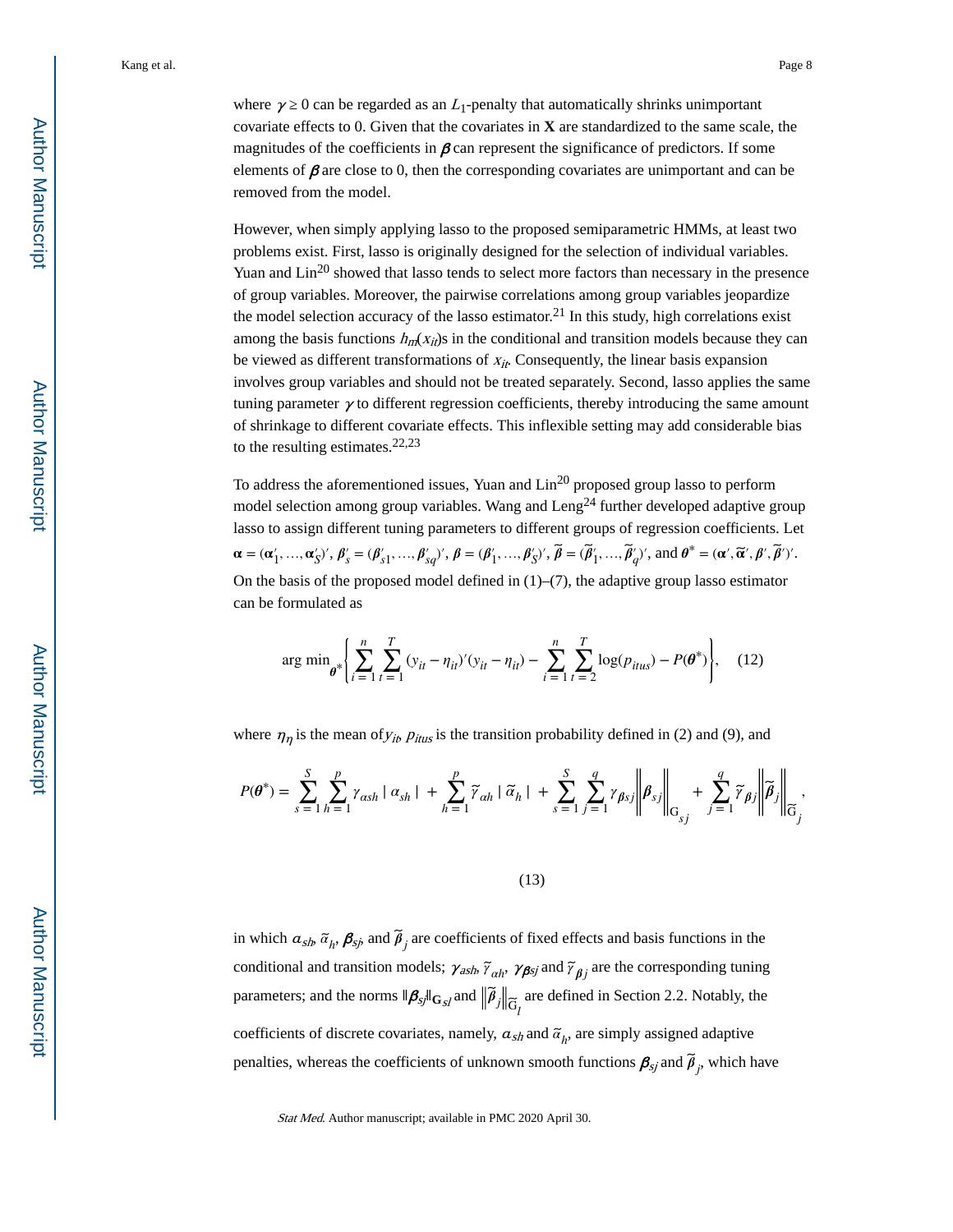groupwise features, are assigned adaptive group lasso penalties. The initial probabilities  $p_{i10s}$  are excluded from (13) because they are independent of  $\tilde{a}_h$  and  $\tilde{\beta}_j$ . *j*

Yuan and Lin<sup>20</sup> argued that the penalty function in (13) is intermediate between the  $L_1$ penalty used in lasso and the  $L_2$ -penalty used in ridge regression. Therefore, the adaptive group lasso not only has the same advantages of lasso in model selection but also alleviates the problem caused by the existence of high pairwise correlation among basis functions. Furthermore, with the use of different tuning parameters  $\gamma_{\beta j}$  and  $\tilde{\gamma}_{\beta j}$ , the adaptive group

lasso automatically imposes large penalties on groups of unimportant coefficients to efficiently shrink them to 0. Moreover, the penalty terms  $\|\boldsymbol{\beta}_{sj}\|_{\mathbf{G}_{sj}}$  and  $\|\tilde{\boldsymbol{\beta}}_j\|_{\widetilde{\mathbf{G}}_j}$  can be regarded

as the scaled version of the groupwise prediction penalty suggested by Buhlmann and Van De Geer.<sup>25</sup> With the great power of adaptive group lasso, the estimation of all unknown parameters and the structure detection for important functional covariate effects on the observed response and on the hidden-state process can be simultaneously and efficiently obtained.

#### **3.2** ∣ **BaGlasso and prior specification**

Under the Bayesian framework, the adaptive group lasso procedure can be implemented by introducing a multivariate conditional Laplace prior to the regression coefficients in  $\mathbf{\theta}^* = (\alpha', \widetilde{\alpha}', \beta', \widetilde{\beta}')'$  as follows:

$$
p(\boldsymbol{\theta}^* \mid \boldsymbol{\varPsi}, \sigma^2) \propto \exp\left(-\sum_{h=1}^P \left(\frac{\gamma_{\alpha sh}}{\sqrt{\boldsymbol{\varPsi}_s}} \mid \alpha_{sh} \mid +\frac{\widetilde{\gamma}_{\alpha h}}{\sqrt{\sigma^2}} \mid \widetilde{\alpha}_h \mid\right) - \sum_{j=1}^q \left(\frac{\gamma_{\beta sj}}{\sqrt{\boldsymbol{\varPsi}_s}} \left\| \boldsymbol{\beta}_{sj} \right\|_{G_{sj}} + \frac{\widetilde{\gamma}_{\beta j}}{\sqrt{\sigma^2}} \left\| \widetilde{\boldsymbol{\beta}} \right\|_{\widetilde{G}_j}\right)\right),
$$

(14)

where  $\psi = (\psi_1, \dots, \psi_s)'$ . This conditional Laplace prior can be represented as a scale mixture of normals with an exponential mixing density, leading to a hierarchical representation of the full model as follows: for  $i = 1, \ldots, n$ ,  $t = 1, \ldots, T$ ,  $s = 1, \ldots, S$ ,  $h = 1$ ,  $\ldots$ , p, and  $j = 1, \ldots, q$ , we have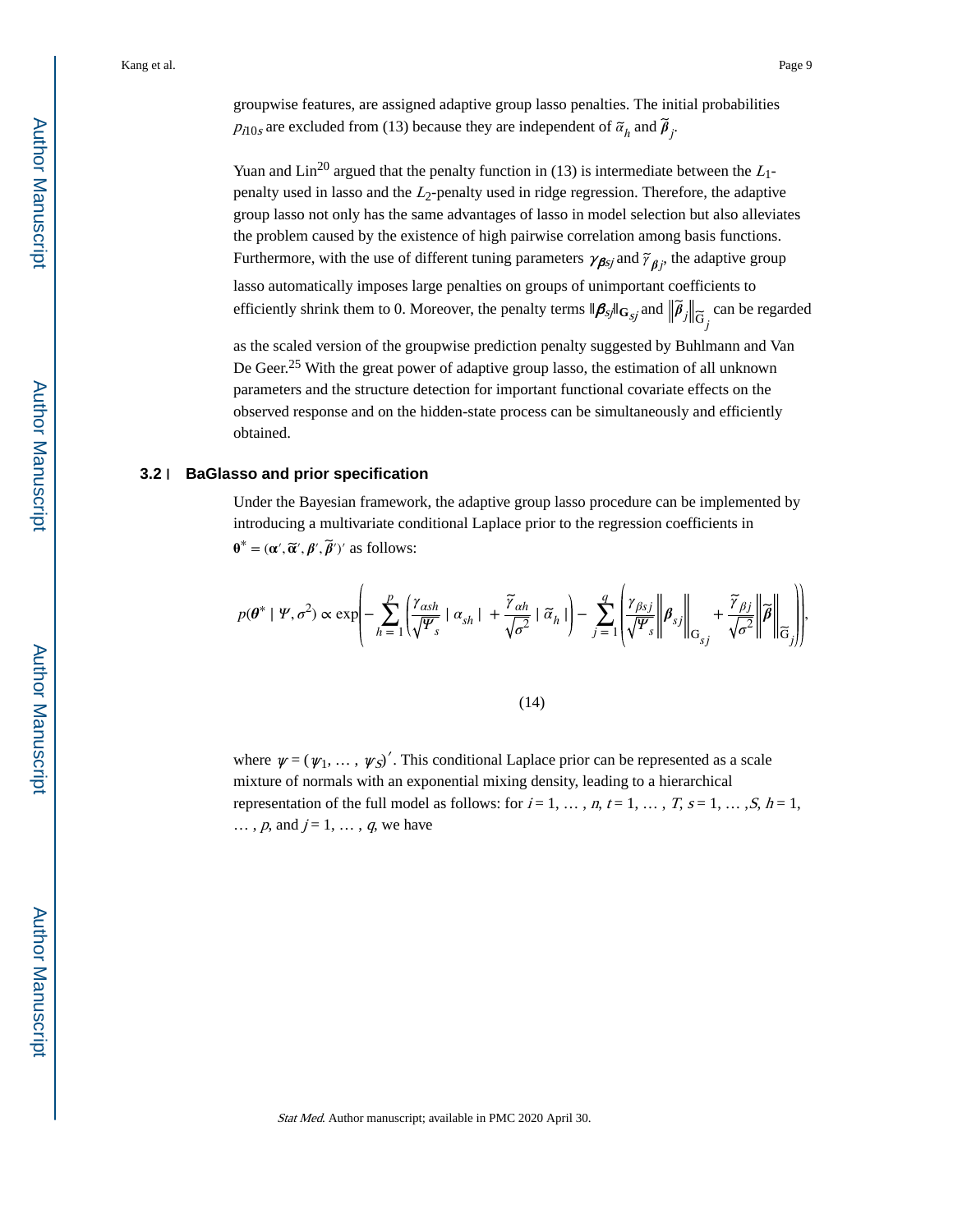$$
y_{it} | Z_{it} = s, \mu_s, \mathbf{c}_{it}, \mathbf{\alpha}_s, \beta_s, \Psi_s \sim N(\eta_{it}, \Psi_s),
$$
  
\n
$$
\mathbf{\alpha}_s | \Psi_s, \tau_{\alpha s1}^2, \dots, \tau_{\alpha s p}^2 \stackrel{\text{ind}}{\sim} N_p(\mathbf{0}, \Psi_s, \Sigma_{\alpha s}), \quad \Sigma_{\alpha s} = \text{diag}(\tau_{\alpha s1}, \dots, \tau_{\alpha s p})
$$
  
\n
$$
\widetilde{\mathbf{\alpha}} | \sigma^2, \widetilde{\tau}_{\alpha 1}^2, \dots, \widetilde{\tau}_{\alpha p}^2 \sim N_p(\mathbf{0}, \sigma^2 \Sigma_{\alpha}), \qquad \widetilde{\Sigma}_{\alpha} = \text{diag}(\widetilde{\tau}_{\alpha 1}, \dots, \widetilde{\tau}_{\alpha p})
$$
  
\n
$$
\beta_{sj} | \Psi_s, \tau_{\beta sj}^2 \stackrel{\text{ind}}{\sim} N_{M_j}(\mathbf{0}, \Psi_s \tau_{\beta s j}^2 \mathbf{G}_s^{-1}), \qquad \widetilde{\beta}_j | \sigma^2, \widetilde{\tau}_{\beta j}^2 \stackrel{\text{ind}}{\sim} N_{M_j}(\mathbf{0}, \sigma^2 \widetilde{\tau}_{\beta j}^2 \widetilde{\mathbf{G}}_j^{-1}),
$$
  
\n
$$
\tau_{\alpha s h}^2 \sim \text{Gamma}\left(1, \frac{\gamma_{\alpha s h}^2}{2}\right), \qquad \widetilde{\tau}_{\alpha h}^2 \sim \text{Gamma}\left(1, \frac{\widetilde{\tau}_{\alpha h}^2}{2}\right)
$$
  
\n
$$
\tau_{\beta s j}^2 \sim \text{Gamma}\left(\frac{M_j + 1}{2}, \frac{\gamma_{\beta s j}^2}{2}\right), \qquad \widetilde{\tau}_{\beta j}^2 \sim \text{Gamma}\left(\frac{M_j + 1}{2}, \frac{\widetilde{\tau}_{\beta j}^2}{2}\right)
$$
  
\n
$$
\Psi_s^{-1} \stackrel{\text{ind}}{\sim} \text{Gamma}(\alpha_{\psi, s0}, \beta_{\psi, s0}), \qquad \sigma^{-2} \sim \text{Gamma}(\alpha_{\sigma 0}, \beta_{\sigma 0}, \beta_{\sigma 0})
$$

where  $\frac{ind}{\infty}$  represents "independently distributed according to" and  $\eta_{it}$  is defined in (9). For the tuning parameters  $\gamma_{ash}$ ,  $\tilde{\gamma}_{ah}$ ,  $\gamma_{\beta s}$ , and  $\tilde{\gamma}_{\beta j}$ , we assign gamma priors as follows:

$$
p(\gamma_{\alpha sh}^2) \stackrel{\text{ind}}{\sim} \text{Gamma}(\alpha_{\alpha sh0}, \beta_{\alpha sh0}), \quad p(\widetilde{\gamma}_{\alpha h}^2) \stackrel{\text{ind}}{\sim} \text{Gamma}(\widetilde{\alpha}_{\alpha ho}, \widetilde{\beta}_{\alpha ho}),
$$
  

$$
p(\gamma_{\beta sj}^2) \stackrel{\text{ind}}{\sim} \text{Gamma}(\alpha_{\beta sj0}, \beta_{\beta sj0}), \quad p(\widetilde{\gamma}_{\beta j}^2) \stackrel{\text{ind}}{\sim} \text{Gamma}(\widetilde{\alpha}_{\beta j0}, \widetilde{\beta}_{\beta j0}),
$$
 (16)

where  $a_{ash0}$ ,  $\tilde{a}_{ah0}$ ,  $a_{\beta s0}$ ,  $\tilde{a}_{\beta j0}$ ,  $\beta_{ash0}$ ,  $\beta_{ah0}$ ,  $\beta_{\beta s0}$ , and  $\beta_{\beta j0}$  are hyperparameters with prespecified values. We follow a common practice in the literature $11,12$  to set  $\alpha_{\alpha sh0} = \tilde{\alpha}_{\alpha h0} = \alpha_{\beta s j0} = \tilde{\alpha}_{\beta j0} = 1$ ,  $\beta_{\alpha sh0} = \tilde{\beta}_{\alpha h0} = 0.1$ , and  $\beta_{\beta s j0} = \tilde{\beta}_{\beta j0} = 0.01$  to obtain relatively dispersed gamma priors. The key idea of BaGlasso is to properly update the tuning parameters by using the data, thereby automatically imposing large penalties on unimportant coefficients. This target can be naturally achieved by introducing dispersed priors with small hyperparameters  $\beta_{ash0}$ ,  $\beta_{gh0}$ ,  $\beta_{\beta}$ , and  $\beta_{\beta}$ , We explain this regularization procedure further through the posterior distribution of the tuning parameters as follows: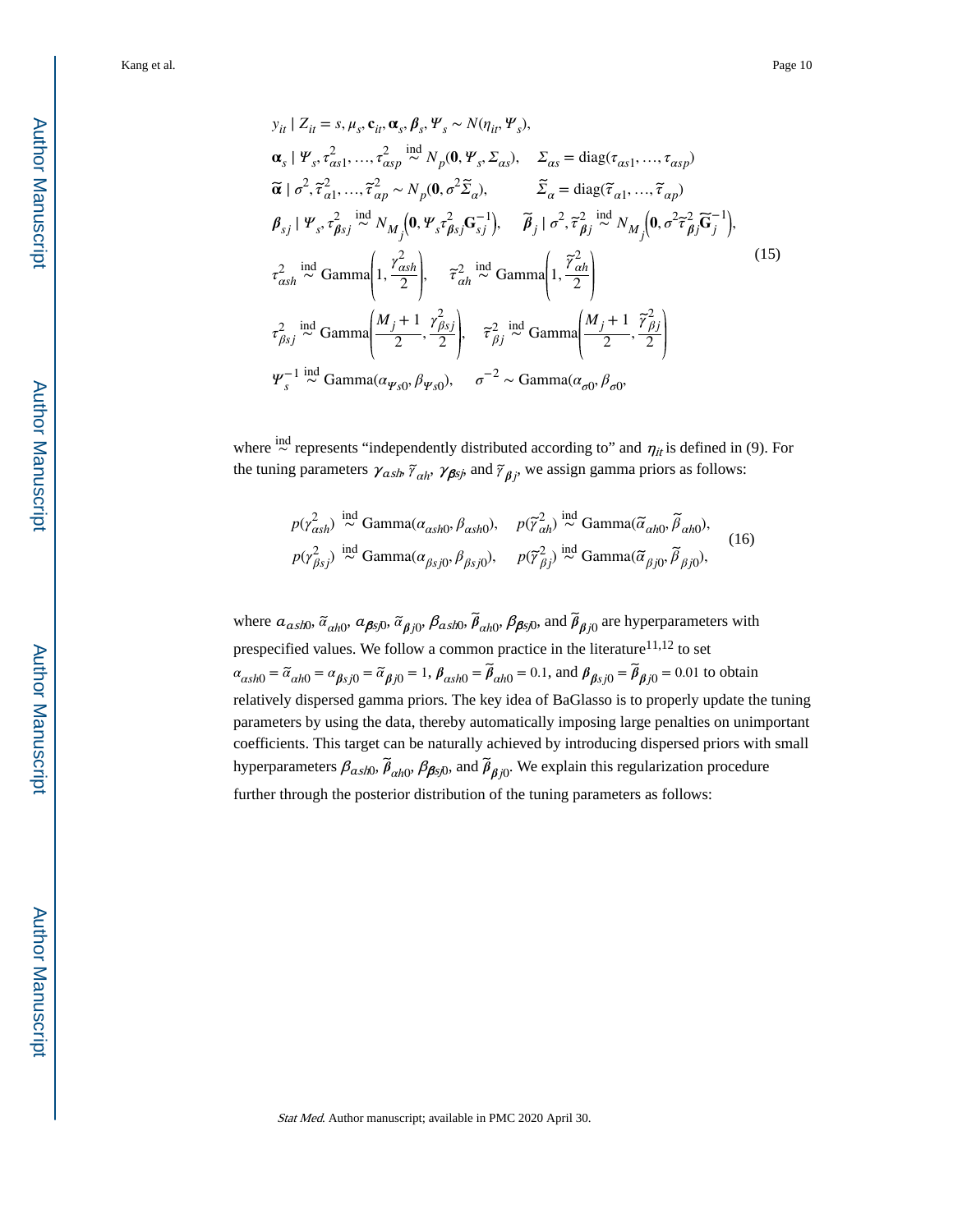$$
p\left(\tau_{ash}^{-2}|\cdot\right) \sim \text{In} - \text{Gaussian}\left(\sqrt{\frac{\gamma_{ash}^{2}Y_{s}}{|\alpha_{sh}|^{2}}, \gamma_{ash}^{2}}\right), \qquad p\left(\tilde{\tau}_{ash}^{-2}|\cdot\right) \sim \text{In} - \text{Gaussian}\left(\sqrt{\frac{\gamma_{ash}^{2}\sigma^{2}}{|\alpha_{sh}|^{2}}, \gamma_{ash}^{2}}\right),
$$
\n
$$
p\left(\tau_{ph}^{-2}|\cdot\right) \sim \text{In} - \text{Gaussian}\left(\sqrt{\frac{\gamma_{psj}^{2}Y_{s}}{|\beta_{sj}||_{G_{sj}}}}, \gamma_{psj}^{2}\right), \qquad p\left(\tilde{\tau}_{ph}^{-2}|\cdot\right) \sim \text{In} - \text{Gaussian}\left(\sqrt{\frac{\gamma_{psj}^{2}\sigma^{2}}{|\beta_{jl}||_{G_{j}}}}, \gamma_{psj}^{2}\right),
$$
\n
$$
p\left(\tau_{ph}^{-2}|\cdot\right) \sim \text{Gamma}\left(\alpha_{ash0} + 1, \beta_{ash0} + \frac{\tau_{ash}^{2}}{2}\right), \qquad p\left(\tilde{\tau}_{ph}^{-2}|\cdot\right) \sim \text{Gamma}\left(\tilde{\alpha}_{ash0} + 1, \tilde{\beta}_{sh0} + \frac{\tilde{\tau}_{ash}^{2}}{2}\right),
$$
\n
$$
p\left(\gamma_{psj}^{2}|\cdot\right) \sim \text{Gamma}\left(\alpha_{psj0} + \frac{M_{j} + 1}{2}, \beta_{psj0} + \frac{\tau_{psj}^{2}}{2}\right),
$$
\n
$$
p\left(\gamma_{psj}^{2}|\cdot\right) \sim \text{Gamma}\left(\alpha_{psj0} + \frac{M_{j} + 1}{2}, \beta_{psj0} + \frac{\tau_{psj}^{2}}{2}\right),
$$
\n
$$
p\left(\gamma_{psj}^{2}|\cdot\right) \sim \text{Gamma}\left(\tilde{\alpha}_{psj0} + \frac{M_{j} + 1}{2}, \tilde{\beta}_{psj0} + \frac{\tau_{psj}^{2}}{2}\right),
$$

(17)

where "In-Gaussian $(\cdot)$ " denotes the inverse Gaussian distribution. We omit the tedious subscripts and use generic terms  $\tau$  and  $\gamma$  to simplify notations below. On the basis of (17), if the coefficients are significant, then  $\tau^2$  tends to be large. As a result, the corresponding tuning parameter  $\gamma$  is dominated by  $\tau^2$ , leading  $\gamma$  to be mostly data driven. If the coefficients are insignificant, then  $\tau^2$  tends to be small. Consequently, the corresponding tuning parameter  $\gamma$  is dominated by the dispersed prior information, leading to a large value of  $\gamma$ . Thus, the degree of dispersion of the gamma priors in (16) determines the amount of penalties imposed on unimportant predictors. This rationale explains why we assign higher dispersed priors to  $\gamma_{\beta j}^2$  and  $\tilde{\gamma}_{\beta j}^2$  than to  $\gamma_{\alpha sh}^2$  and  $\tilde{\alpha}_{\alpha h}^2$  because the coefficients of the nonlinear parts of basis functions are more difficult to shrink to 0 than those of the linear parts.

To conduct a full Bayesian analysis, we specify appropriate prior distributions for other unknown parameters, such as  $\mu_s$ ,  $\pi_s$ , and  $\zeta_{us}$ . For  $u = 1, \dots, S$  and  $s = 1, \dots, S$ , the following Gaussian priors are considered:

$$
p(\mu_s) \stackrel{\text{ind}}{\sim} N(\mu_{s0}, \sigma_{\mu s0}^2), \qquad p(\pi_s) \stackrel{\text{ind}}{\sim} N(\pi_{s0}, \sigma_{\pi s0}^2), \qquad p(\zeta_{us}) \stackrel{\text{ind}}{\sim} N(\zeta_{us0}, \sigma_{\zeta_{us0}}^2), \tag{18}
$$

where  $\mu_{s0}$ ,  $\sigma_{\mu s0}^2$ ,  $\pi_{s0}$ ,  $\sigma_{\pi s0}^2$ ,  $\zeta_{\mu s0}$ , and  $\sigma_{\zeta\mu s0}^2$  are hyperparameters with preassigned values.

#### **3.3** ∣ **Posterior inference**

The Bayesian estimate of  $\theta$  can be obtained through the mean or mode of the posterior samples drawn from  $p(\theta Y)$ . However, directly sampling from  $p(\theta Y)$  is intractable because of the existence of latent states. To address this issue, we adopt the data augmentation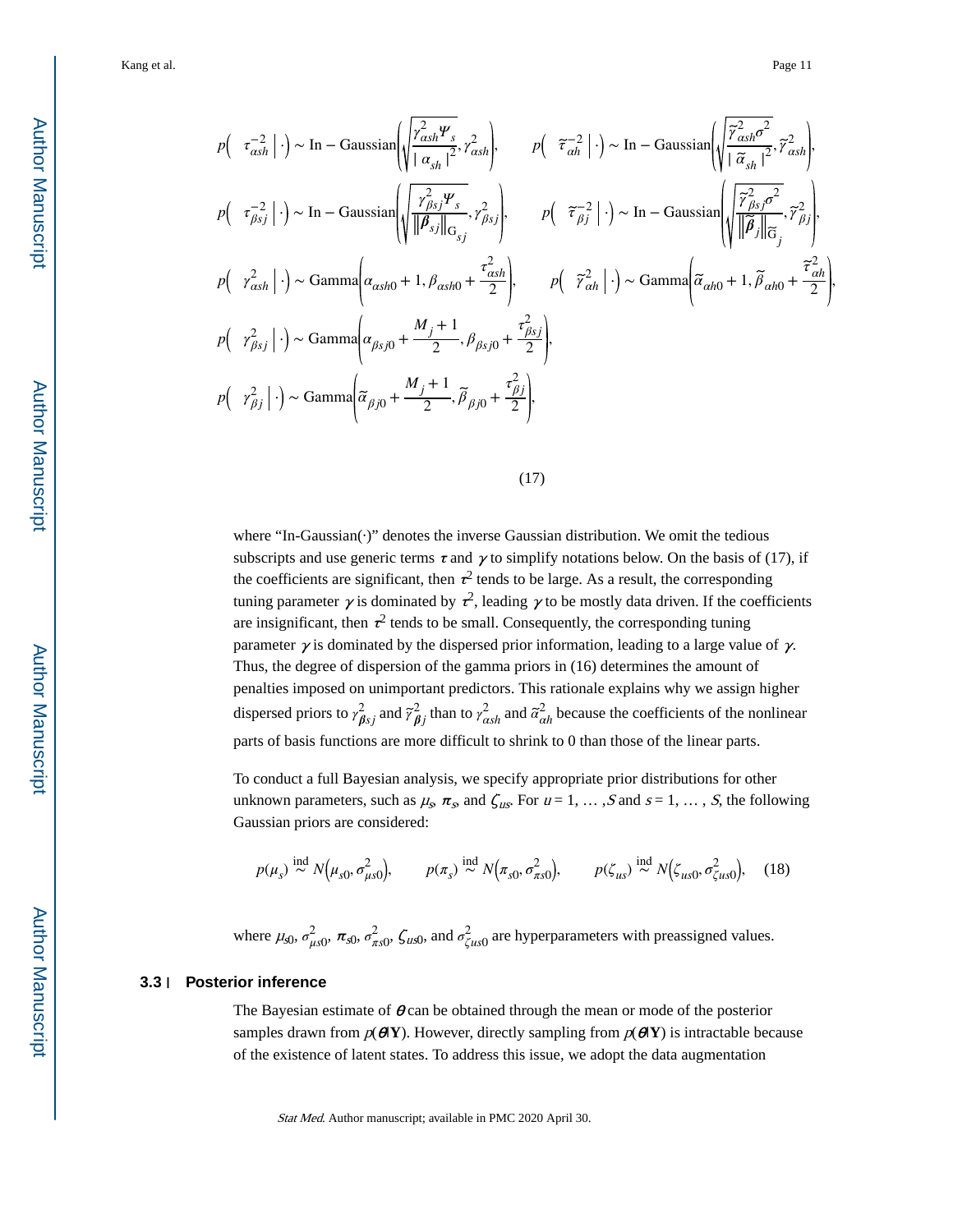technique to work on  $p(\theta, Z|Y)$  and utilize the Gibbs sampler to simulate each of the unknowns from its full conditional distribution iteratively. Owing to the nonlinearity of the continuation-logit transition model, the full conditional distributions related to the transition model have complex forms. Thus, Markov chain Monte Carlo (MCMC) methods, such as the forward filtering and backward sampling algorithm<sup>26</sup> and the Metropolis-Hastings algorithm, $27,28$  are used to sample from them. The details of the full conditional distributions are provided in the Appendix.

For nonparametric functions involved in (1) and (3), as suggested by Li et al,  $^{29}$  a functional effect of a covariate is detected as significant and included in the regression if at least one of its coefficients of the basis expansion has a two-sided 95% credible interval estimate that does not cover zero. The latent state  $Z_{it}$ , which usually has actual meaning in empirical studies, is also of great interest for scientists. By using posterior samples, we can estimate the hidden state as follows:

$$
\hat{Z}_{it} = \arg \max_{s \in \{1, ..., S\}} P(Z_{it} = s \mid y_i, \theta) \approx \arg \max_{s \in \{1, ..., S\}} \frac{1}{L} \sum_{l=1}^{L} I(Z_{it}^{(l)} = s), \quad (19)
$$

where  $Z_{it}^{(l)}$  denotes the latent allocation of  $y_{it}$  at the *l*th iteration, and  $\frac{1}{L} \sum_{l=1}^{M} I(Z_{it}^{(l)} = s)$  is the posterior mean of the latent allocations of  $y_{it}$  drawn from the MCMC iterations.

#### **3.4** ∣ **Determination of the number of hidden states**

In the analysis of HMMs, the number of hidden states, S, is usually determined a priori. We use a modified DIC, which was developed by Celeux et al,  $30$  for model comparison in the presence of incomplete data, to determine the number of hidden states of the proposed model. The modified DIC is defined as follows:

$$
DIC = \overline{D(\theta)} + p_D, \quad (20)
$$

where  $\overline{D(\theta)} = E_{\theta Z}[-2 \log p(Y, Z | \theta) | Y]$  is the posterior mean deviance to reflect the

goodness of fit of the model,  $p<sub>D</sub>$  is the effective number of parameters to penalize an overcomplex model, and  $p_D = E_{\theta,Z}[-2\log p(\mathbf{Y}, \mathbf{Z}|\boldsymbol{\theta})|\mathbf{Y}] + 2E_Z[\log p(\mathbf{Y}, \mathbf{Z})|E_{\theta}[\boldsymbol{\theta}\mathbf{Y}, \mathbf{Z}])|\mathbf{Y}]$ . The expectations involved in (20) can be approximated by averaging the posterior samples collected through the MCMC algorithm.<sup>30,31</sup> The model with the smallest value of DIC is selected.

## **4** ∣ **SIMULATION STUDY**

This section contains two simulations: Simulation 1 assesses the empirical performance of the proposed BaGlasso for simultaneous estimation and variable selection in the context of semiparametric HMMs, and Simulation 2 examines the performance of the DIC in determining the number of hidden states in semiparametric HMMs.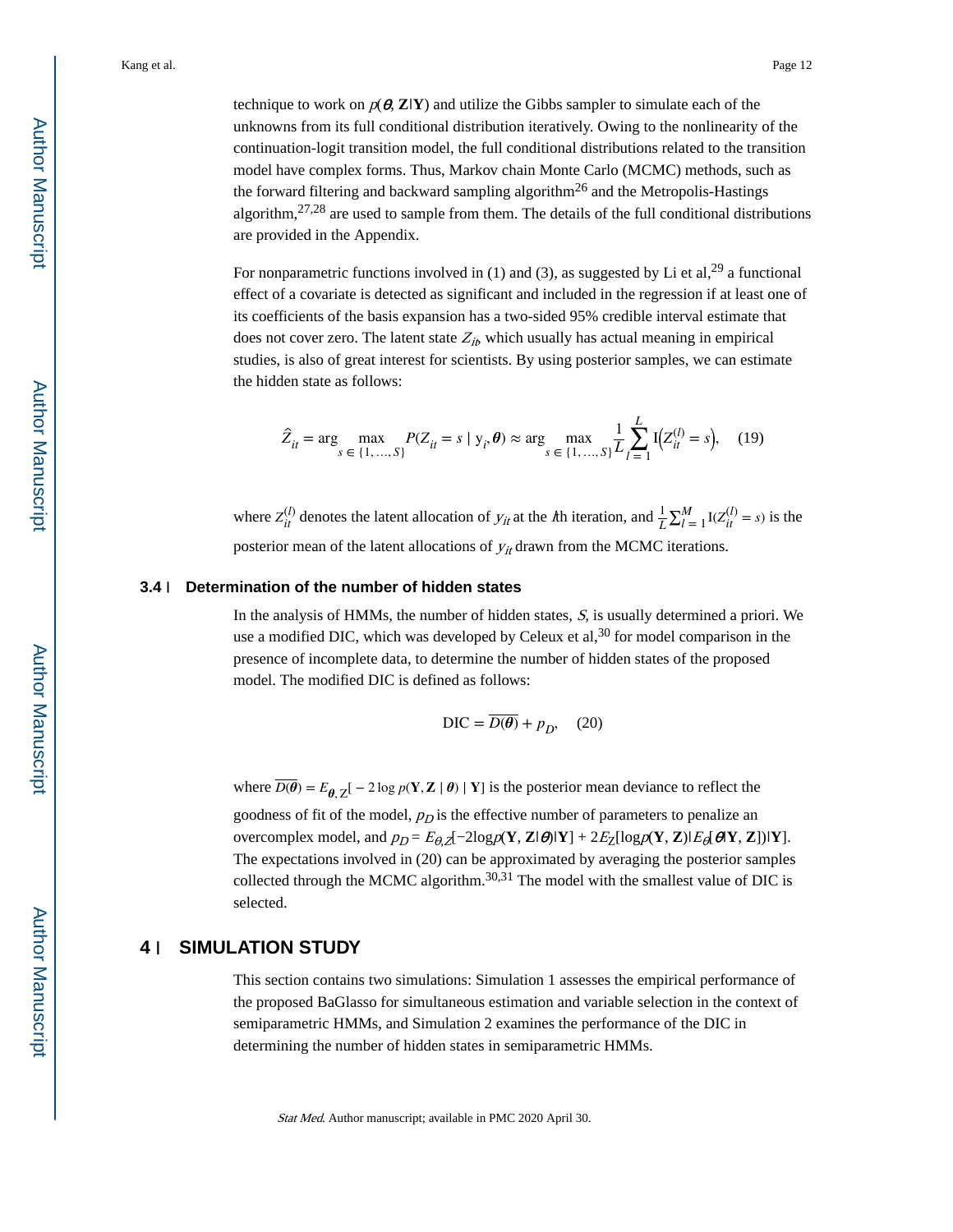#### **4.1** ∣ **Simulation 1**

We consider 100 simulated data sets, each consisting of  $n = 700$  subjects and  $T = 9$  time points. For each data set, observations are generated from a two-state semiparametric HMM with a continuous response  $y_{it}$  two discrete covariates  $\mathbf{c}_{it} = (c_{it1}, c_{it2})^T (p = 2)$ , and three continuous covariates  $x_{it} = (x_{it1}, x_{it2}, x_{it3})'$  ( $q = 3$ ). For  $i = 1, ..., 700$  and  $t = 1, ..., 9, c_{it1}$ and  $c_{i/2}$  are independently generated from the Bernoulli distribution with a probability of points. For each data set, observations are generated from a two-state semiparametric Hr<br>with a continuous response  $y_{it}$  two discrete covariates  $\mathbf{c}_{it} = (c_{it1}, c_{it2})^r$  ( $p = 2$ ), and three<br>continuous covariates  $x_{it} = ($ respectively, and they are standardized to the same scale beforehand. Here,  $x_{it1}$  and  $x_{it2}$  are set as time-invariant covariates, whereas  $x_{i\beta}$  is set as a time-variant one. The conditional regression model is defined as follows:

$$
[y_{it} | Z_{it} = s] = \mu_s + \alpha_{s1}c_{it1} + \alpha_{s2}c_{it2} + f_{s1}(x_{it1}) + f_{s2}(x_{it2}) + f_{s3}(x_{it3}) + \delta_{it}, \quad (21)
$$

where  $f_{11}(x_{it1}) = 0$ ,  $f_{12}(x_{it2}) = \sin(1.5x_{it2}) + x_{it2} - 0.6$ ,  $f_{13}(x_{it1}) = -0.8x_{it3}$ ,  $f_{21}(x_{it1}) = 2.08 - 0.6$  $\exp(x_{it1}), f_{22}(x_{it2}) = 0$ , and  $f_{23}(x_{it3}) = -0.105 + \cos(2x_{it3}) + 0.5x_{it3}$ .

The transition model is defined as

$$
logit(\vartheta_{itus}) = \zeta_{us} + \widetilde{\alpha}_1 c_{it1} + \widetilde{\alpha}_2 c_{it2} + g_1(x_{it1}) + g_2(x_{it2}) + g_3(x_{it3}), \quad (22)
$$

where  $g_1(x_{it1}) = -\log(2 + x_{it1})/(2 - x_{it1}), g_2(x_{it2}) = 1.5x_{it2}$ , and  $g_3(x_{it3}) = 0$ . The true population values of the unknown parameters are set as  $\mu = (\mu_1, \mu_2)' = (-1, 1)'$ ,  $\pi = (\pi_1, \pi_2)'$  $\pi_2$ )' = (0.5, 0.5)',  $\zeta_{11} = \zeta_{21} = 0.5$ ,  $\boldsymbol{a}_1 = (\alpha_{11}, \alpha_{12})' = (0, 0.5)'$ ,  $\boldsymbol{a}_2 = (\alpha_{21}, \alpha_{22})' = (-0.5,$ 0)−,  $\tilde{\alpha} = (\tilde{\alpha}_1, \tilde{\alpha}_2)' = (-1, 0)'$ , and  $\psi = (\psi_1, \psi_2)' = (0.36, 0.16)'$ .

In this study, we use a simple version of natural cubic splines derived from a truncated power series basis function<sup>16</sup> to approximate the nonparametric functions:  $h_{j1}(x_{itj}) = 1$ ,  $h_{j2}(x_{itj}) = x_{itj}$ , and  $h_{j,m+2} = u_{j,m}(x_{itj}) - u_{j,M_{j-1}}(x_{itj})$  for  $m = 1, ..., M_j - 2$ , where  $u_{j,m}(x_{itj}) = [(x_{itj} - \kappa_j M_j)^3 + (x_{itj} - \kappa_{jm})^3] / (\kappa_j M_j - \kappa_{jm})$ , and  $\kappa_{j,m}$ ,  $m = 1, ..., M_j$ , are the knots taken in the range of  $x_{itj}$ . The prior inputs in (15), (16), and (18) are assigned as follows:  $\mu_{s0} = \zeta_{us0} = \pi_{s0} = 0$ ,  $\sigma_{\mu s0}^2 = \sigma_{\zeta_{us0}}^2 = \sigma_{\pi 0}^2 = 1$ ,  $\alpha_{\psi s0} = \alpha_{\sigma 0} = 9$ ,  $\beta_{\psi s0} = \beta_{\sigma 0} = 4$ ,  $\alpha_{\alpha sh0} = \tilde{\alpha}_{\alpha h0} = \alpha_{\beta s j0} = \tilde{\alpha}_{\beta j0} = 1$ ,  $\beta_{\alpha sh0} = \beta_{\alpha h0} = 0.1$ , and  $\beta_{\beta s j0} = \beta_{\beta j0} = 0.01$ . For each  $x_{itj}$ ,  $M_j$ = 10 knots are used. We impose the constraint  $\mu_1 < \mu_2$  in each MCMC iteration to avoid label switching and check the convergence of the algorithm using the estimated potential scale reduction (EPSR) proposed by Gelman et al.<sup>32</sup> The MCMC algorithm converges within 5000 iterations. Thus, we collect posterior samples with a size of 20 000 with the first 10 000 as burn-in iterations. The performance of Bayesian estimates is assessed through the bias (BIAS) and the root-mean-square error (RMSE) between the Bayesian estimates and the true population values of the parameters.

Table 1 summarizes the estimation results on the basis of the 100 data sets. The BIAS and RMSE for most of the parameters are close to zero, indicating a satisfactory performance of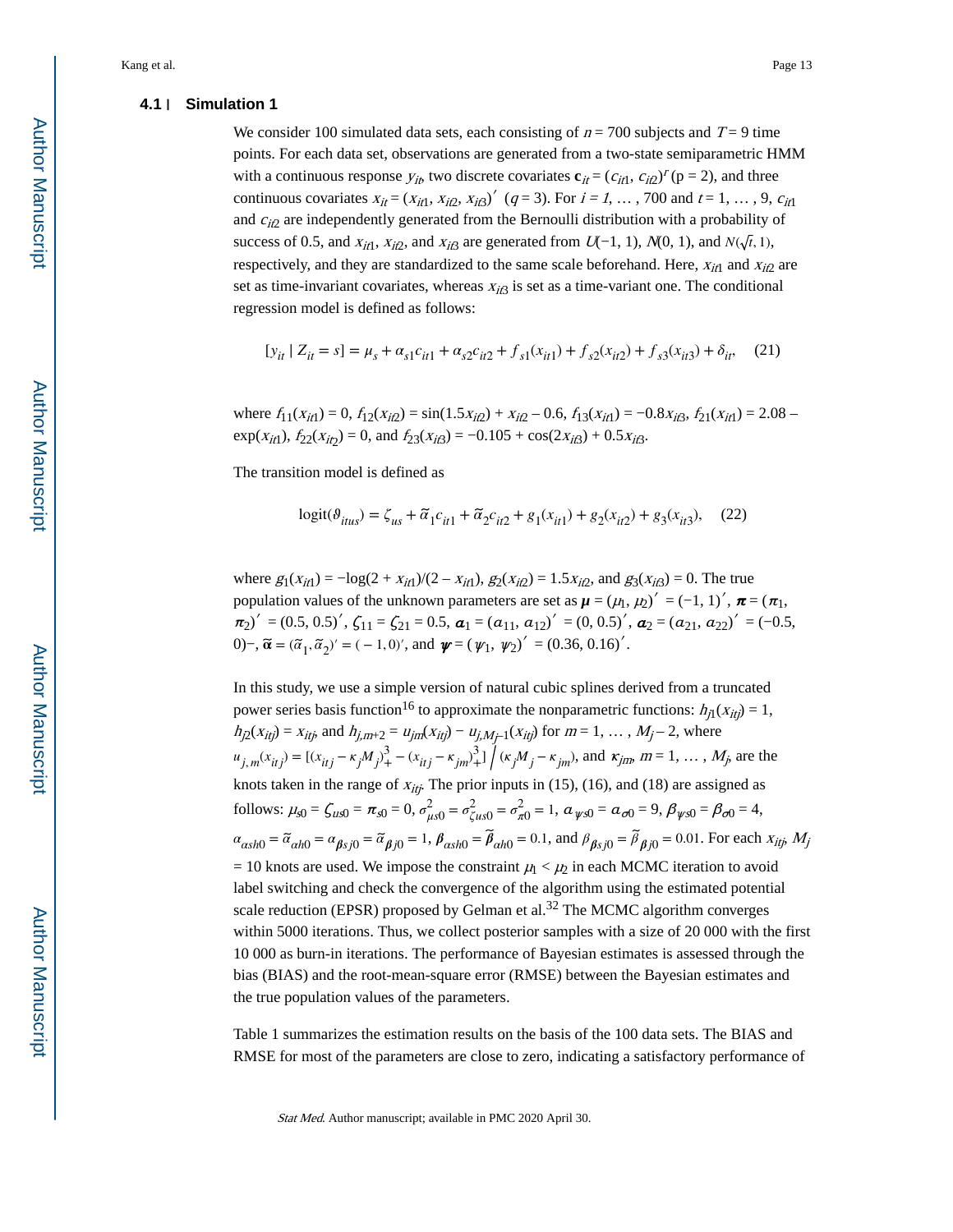Bayesian estimation regarding the parametric part. Figure 1 depicts the averages of the pointwise posterior means of the nonparametric functions, along with their 2.5% and 97.5% pointwise quantiles. Three nonexistent functions are successfully shrunk to almost zero by the proposed BaGlasso procedure. The posterior means of other nonzero nonparametric functions are close to their true curves, and all the ranges of the 2.5% and 97.5% pointwise quantiles are small, indicating that the estimated nonparametric curves can correctly recover the complex functional relationships between the response and covariates. Moreover, the average of the correct classification rates calculated from (19) is approximately 95%, implying the good performance of the proposed method in identifying the hidden states of the observations.

To reveal the sensitivity of Bayesian estimates to the input of prior distributions, we disturb the prior input as follows:  $\mu_{s0} = \zeta_{u s0} = \pi_{s0} = 2$ ,  $\sigma_{\mu s0}^2 = \sigma_{\zeta u s0}^2 = \sigma_{\pi s0}^2 = 2$ ,  $\alpha_{\psi s0} = 3$ ,  $\beta_{\psi s0} = 2$ ,  $\alpha_{\alpha sh0} = \tilde{\alpha}_{\alpha h0} = \alpha_{\beta s j0} = \tilde{\alpha}_{\beta j0} = 1$ ,  $\beta_{\alpha sh0} = \tilde{\beta}_{\alpha h0} = 0.5$ , and  $\beta_{\beta s j0} = \tilde{\beta}_{\beta j0} = 0.01$ . The Bayesian results obtained under the disturbed prior are similar and not reported.

Notably, this simulation study contains five covariates in the conditional and transition models, which result in a large number  $(2^{2\times5})$  of competing models with various combinations of covariates in both models. Traditional Bayesian model selection statistics, such as the Bayes factor and the DIC, are extremely time consuming in performing variable selection because they compare these competing models in a pairwise basis. By contrast, the proposed BaGlasso procedure automatically selects important predictors and avoids the tedious pairwise comparison, thereby greatly reducing the computational time. In this simulation study, the computing time for simultaneous variable selection and parameter estimation in each replication is 48 minutes using a PC Intel Core i7-6700 3.40-GHz CPU and 16 G of RAM.

#### **4.2** ∣ **Simulation 2**

To examine the performance of the DIC in determining the number of hidden states of a semiparametric HMM, we consider five competing models  $M_1$ ,  $M_2$ ,  $M_3$ ,  $M_4$ , and  $M_5$ , where  $M_s$  is a model defined by (1)–(3) with  $S = s$ ,  $s = 1, ..., 5$ . Here,  $M_4$  is the true model, whereas  $M_1$ ,  $M_2$ ,  $M_3$ , and  $M_5$  are models with incorrect numbers of hidden states. To mimic the scenario of the ADNI data set in the subsequent real example, we generate 100 data sets from (1)–(3) with  $S = 4$ ,  $n = 633$ ,  $T = 4$ ,  $p = 4$ , and  $q = 3$ . For  $i = 1, ..., 633$  and  $t = 1, ..., 4$ ,  $c_{i/1}$  to  $c_{i/4}$  are independently generated from the Bernoulli distribution with a probability of success of 0.5, and  $x_{it1}$ ,  $x_{it2}$ , and  $x_{it3}$  are generated from  $U(-1, 1)$ ,  $N(0, 1)$ , and  $N(\sqrt{t}, 1)$ , respectively, and they are standardized prior to analysis. The true functions are set as  $f_{11}(x_{it1}) = 0$ ,  $f_{12}(x_{it2}) = \sin(1.5x_{it2}) + x_{it2} - 0.6$ ,  $f_{13}(x_{it1}) = -0.8x_{it3}$ ,  $f_{21}(x_{it1}) = 2.08 - 0.6$  $\exp(x_{i\text{f1}}), f_{2\text{f}}(x_{i\text{f2}}) = 0, f_{2\text{f}}(x_{i\text{f3}}) = -0.105 + \cos(2x_{i\text{f3}}) + 0.5x_{i\text{f3}}, f_{3\text{f}}(x_{i\text{f1}}) = 0.5x_{i\text{f1}}, f_{3\text{f}}(x_{i\text{f2}}) =$  $(0, f_{33}(x_{it}) = -x_{it3}, f_{41}(x_{it1}) = 2x_{it1}, f_{42}(x_{it2}) = 1.5x_{it2}, f_{43}(x_{it3}) = 0, g_1(x_{it1}) = -\log(2 + x_{it1})/(2)$  $-x_{it1}$ ,  $g_2(x_{it2}) = 1.5x_{it2}$ , and  $g_3(x_{it3}) = 0$ . The true population values of the unknown parameters are set as  $\mu = (\mu_1, \mu_2, \mu_3, \mu_4)' = (-4, -2, 2, 4)'$ ,  $\pi = (\pi_1, \pi_2, \pi_3, \pi_4)' = (0.25,$ 0.25, 0.25, 0.25)<sup>'</sup>,  $\zeta_{11} = \zeta_{21} = \zeta_{31} = \zeta_{41} = -1$ ,  $\zeta_{12} = \zeta_{22} = \zeta_{32} = \zeta_{42} = 0$ ,  $\zeta_{13} = \zeta_{23} = \zeta_{33} =$  $\zeta_{43} = 1$ ,  $a1 = (a_{11}, a_{12}, a_{13}, a_{14})' = (1, 0, 0.5, 1)'$ ,  $a_2 = (a_{21}, a_{22}, a_{23}, a_{24})' = (0.5, -0.5, -0.5, -0.5, -0.5)$ 0, -1)',  $a_3 = (a_{31}, a_{32}, a_{33}, a_{34})' = (0.5, -1, 1, 0)'$ ,  $a_4 = (a_{41}, a_{42}, a_{43}, a_{44})' = (0.5, 1, 1, 0)'$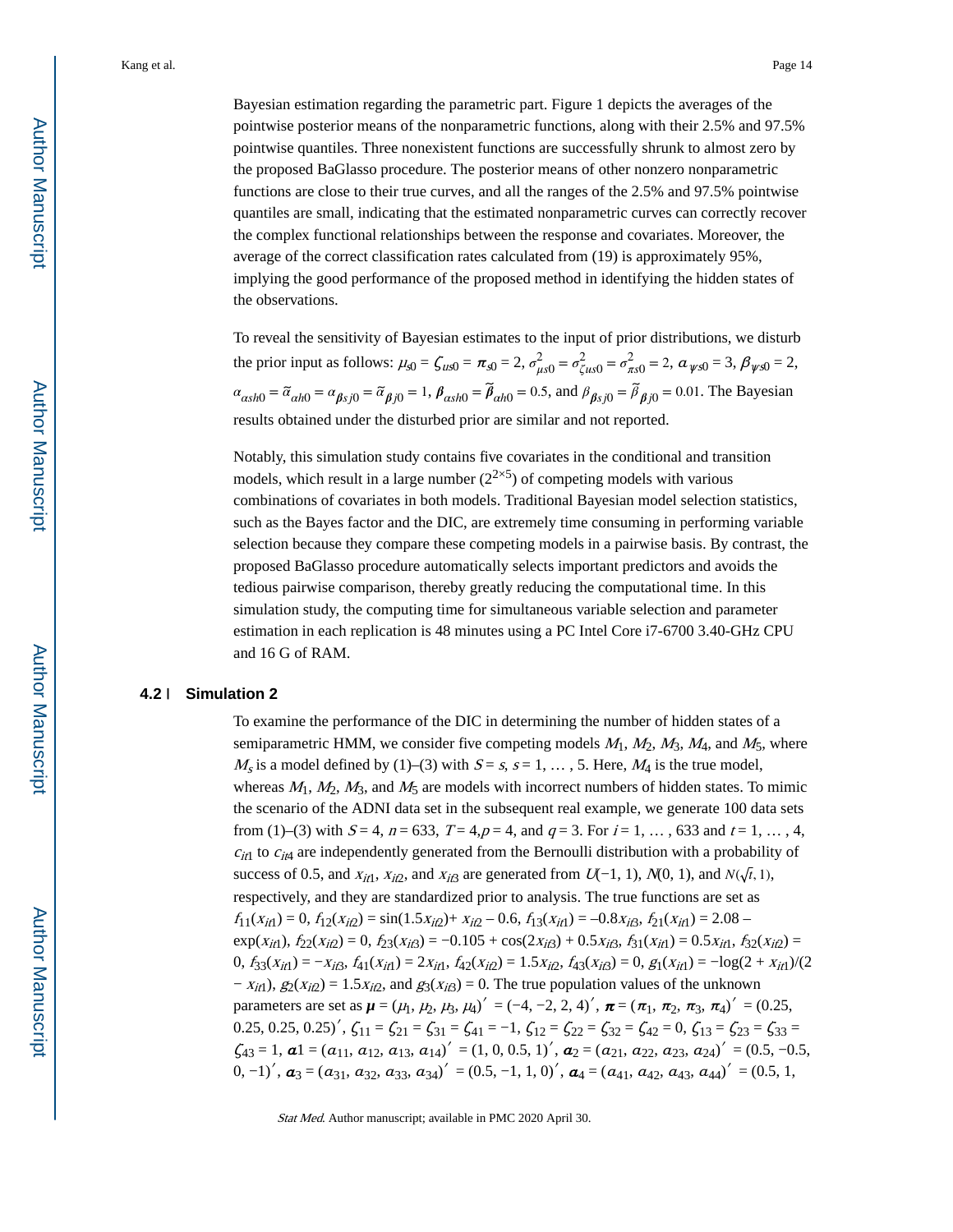$(-0.5, 0)'$ ,  $\tilde{\alpha} = (\tilde{\alpha}_1, \tilde{\alpha}_2, \tilde{\alpha}_3, \tilde{\alpha}_4)' = (-1, 0.5, 0, 1)'$ , and  $\boldsymbol{\psi} = (\psi_1, \psi_2, \psi_3, \psi_4)' = (0.16, 0.16, 0.16, 0.16, 0.16, 0.16, 0.16, 0.16, 0.16, 0.16, 0.16, 0.16, 0.16, 0.16, 0.16, 0.16, 0.16, 0.16, 0.16, 0.1$ 

0.16, 0.16)′. The prior distributions and other settings are specified in the same manner as in Simulation 1. On the basis of the 100 simulated data sets, the means and standard deviations of the DIC values for  $M_1$  to  $M_5$  are reported in Table 2, which suggests that the true model  $M_4$  is consistently selected in each of the 100 replications.

The computer code for conducting the preceding analyses is written in R and is freely available at <http://www.sta.cuhk.edu.hk/xysong/codes/BaGLassoHMMs>.

## **5** ∣ **ADNI STUDY**

To demonstrate the empirical utility of our proposed method, we conduct real data analysis on the basis of the ADNI study. The data set collected imaging, genetic, clinical, and cognitive data from participants under CN controls and participants with mild cognitive impairment or AD. ADNI-1 was first conducted in 2004, and several extensions, namely, ADNI-GO, ADNI-2, and ADNI-3, followed afterward. In this study, we focused on 633 participants collected from ADNI-1 and included their clinical and genetic variables at four time points, namely, baseline, 6 months, 12 months, and 24 months. Functional Assessment Questionnaire (FAQ), a widely used assessment of abilities to function independently in daily life, was used as a response variable  $(y_{ij})$  to reflect cognitive decline over time. Patients with higher FAQ scores have lower cognitive abilities. Three continuous covariates, namely, the logarithm of the ratio of hippocampal volume over whole brain  $(x_{it1})$ , age at baseline  $(x_{i\ell}$ ), and years of education  $(x_{i\ell}$ ), were considered. Moreover, we included a genetic variable, APOE- $\epsilon$ 4 ( $c_{it1}$  and  $c_{it2}$ ), which was coded as 0, 1, and 2, denoting the number of APOE- $\epsilon$ 4 alleles. Other discrete demographic characteristics, such as gender ( $c_{i}$ , 0 = female; 1 = male) and marital status ( $c_{it4}$ , 0 = has been married; 1 = has not been married), were also included. The three continuous variables, namely, FAQ score, hippocampus, and age, were standardized prior to analysis. The main objective of this study is to examine the complex effects of potential risk factors on the transition of neurodegenerative states and on the cognitive decline of participants across different states.

We first determined the number of hidden states. We considered five competing models  $M_k$ ,  $k = 1, \ldots, 5$ , where  $M_k$  represents a semiparametric HMM defined in (1)–(3) with k states. We used natural cubic splines for  $h_{itj}$  and  $M_j = 10$  in approximating the unknown smoothing functions. The hyperparameters were assigned in the same manner as those in the simulation study, and the identifiability constraint  $\mu_1 < \cdots < \mu_5$  was taken to avoid label switching. We generated several MCMC chains with different initial values to monitor the convergence of the MCMC algorithm. The EPSR plot depicted in Figure 2 indicated that the MCMC algorithm converged within 10 000 iterations. Therefore, we collected 10 000 observations after discarding 10 000 burn-in iterations to calculate the DIC values of the competing models.

The values of  $\overline{D(\theta)}$ ,  $p_D$ , and DIC corresponding to  $M_1$  to  $M_4$  are reported in Table 3. When fitting the data to  $M_5$ , the MCMC algorithm broke down after several iterations. After carefully checking the results, we found that one of the states included only fewer than six subjects after several iterations. This phenomenon implies the nonexistence of such a state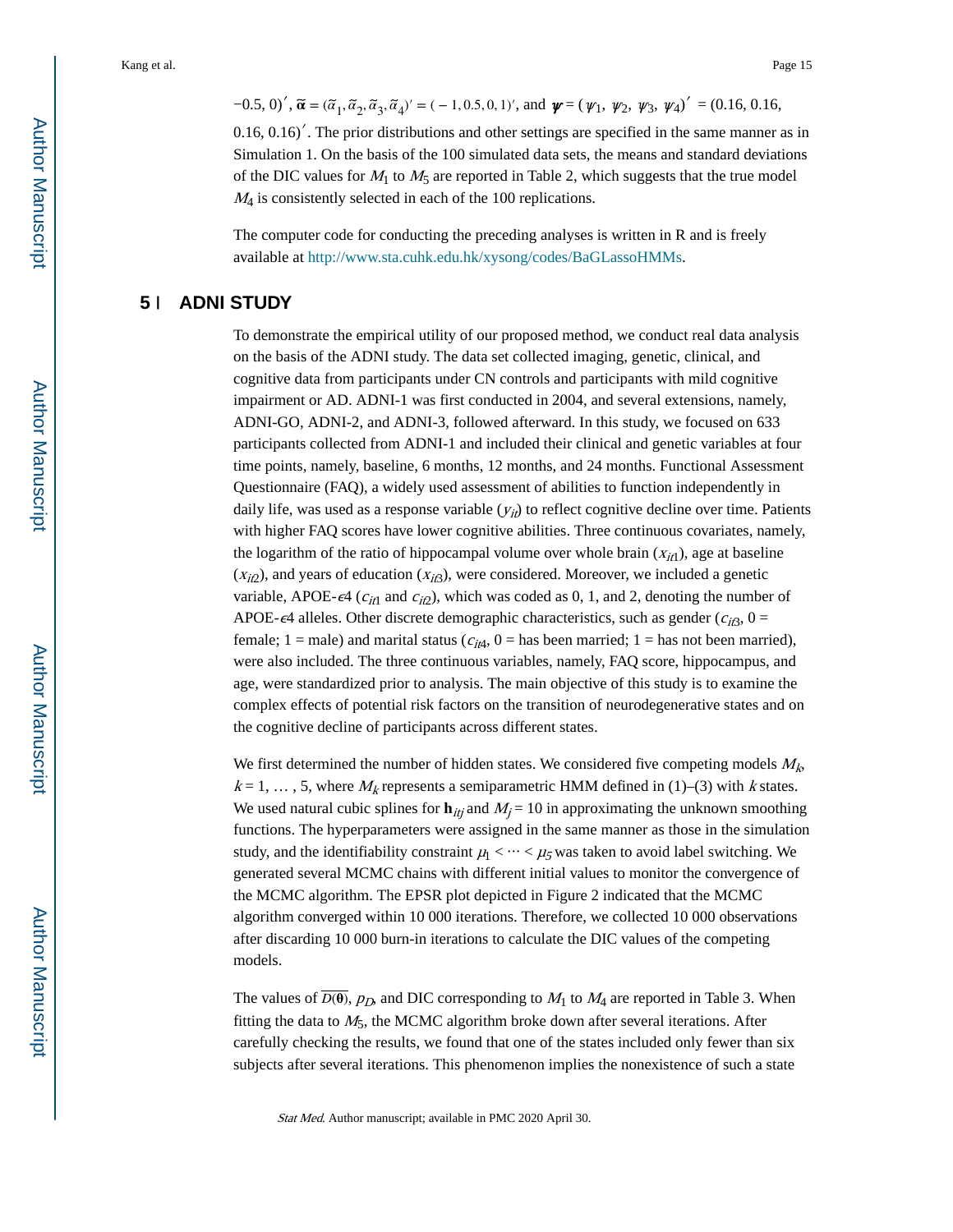and the inapplicability of the five-state model in this study. On the basis of the results in Table 3, the four-state model  $M_4$  with the smallest DIC was selected. Then, we used the proposed BaGlasso procedure to conduct a simultaneous estimation and variable selection under  $M<sub>4</sub>$ . Results are presented in Table 4 (parametric part) and Figure 3 (nonparametric part), in which only significant functional effects are reported.

We obtain the following observations: first, intercepts  $\mu_1$ ,  $\mu_2$ ,  $\mu_3$ , and  $\mu_4$  were ranked in ascending order. Patients in state 1 had the lowest mean score of FAQ, whereas those in state 4 received the highest mean score. That is, patients' cognitive ability reflected by independent functioning in daily life steadily deteriorated from state 1 to state 4. According to the existing literature,  $33$  state 1 to state 4 can be explained as CN, early mild cognitive impairment (EMCI), late mild cognitive impairment (LMCI), and AD, respectively.

Second, BaGlasso selected six significant functional effects across the states. The effect of hippocampus on the FAQ score exhibits a descending trend in all the states. Specifically, in the CN state, participants with a greater hippocampal volume tend to have slightly better memory. This result is consistent with the common sense that the hippocampus helps consolidate outside information from short-term memory to long-term memory. In EMCI and LMCI states, the magnitude of the functional effect of the hippocampus on FAQ becomes increasingly large, confirming that atrophy in hippocampal volume continuously impairs patients' cognitive ability during the progression from EMCI to LMCI. Published medical reports<sup>34-36</sup> also revealed the similar result that the loss of hippocampal volume greatly affects dementia. In the AD state, preventing the loss of hippocampal volume is still beneficial to postpone cognitive decline, but this effect is significant only in a small range of hippocampal volume. The effect of age on FAQ is nonsignificant in the first three states, implying that age influences cognitive function mainly in the AD state. Relatively younger AD patients (around 75 years old) have better functional independence in daily life compared with elder ones. This age effect was also revealed by previous research.<sup>37,38</sup> The effect of educational level on FAQ is likewise significant only in the AD state. Such effect becomes large when educational level is high, indicating that patients with higher educational levels tend to experience more pronounced cognitive decline compared with patients with lower educational levels. This finding is in line with the existing literature.<sup>39,40</sup>

Third, for the parametric part, gender has a negative effect on FAQ in the LMCI and AD states, implying that women suffer more serious cognitive decline than men in the late progression period of AD. This result agrees with existing medical reports.41-43

Fourth, in the transition model, the functional effect of the hippocampus exhibits an ascending trend with the growth of hippocampal volume. In the progression of AD, patients with larger hippocampal volumes are more likely to remain in the current state rather than transit to a worse one compared with those with smaller hippocampal volumes. By contrast, patients with APOE- $\epsilon$ 4 alleles are more likely to transit to a worse state rather than remain in the current one. Thus, APOE- $\epsilon$ 4 alleles are important risk factors for the development of AD. This result is consistent with the existing finding.<sup>44</sup> However, the estimates of other covariates, such as age, educational level, gender, and marital status, were shrunk to nearly zero by BaGlasso, implying that conditional on hippocampus and APOE-€4, the direct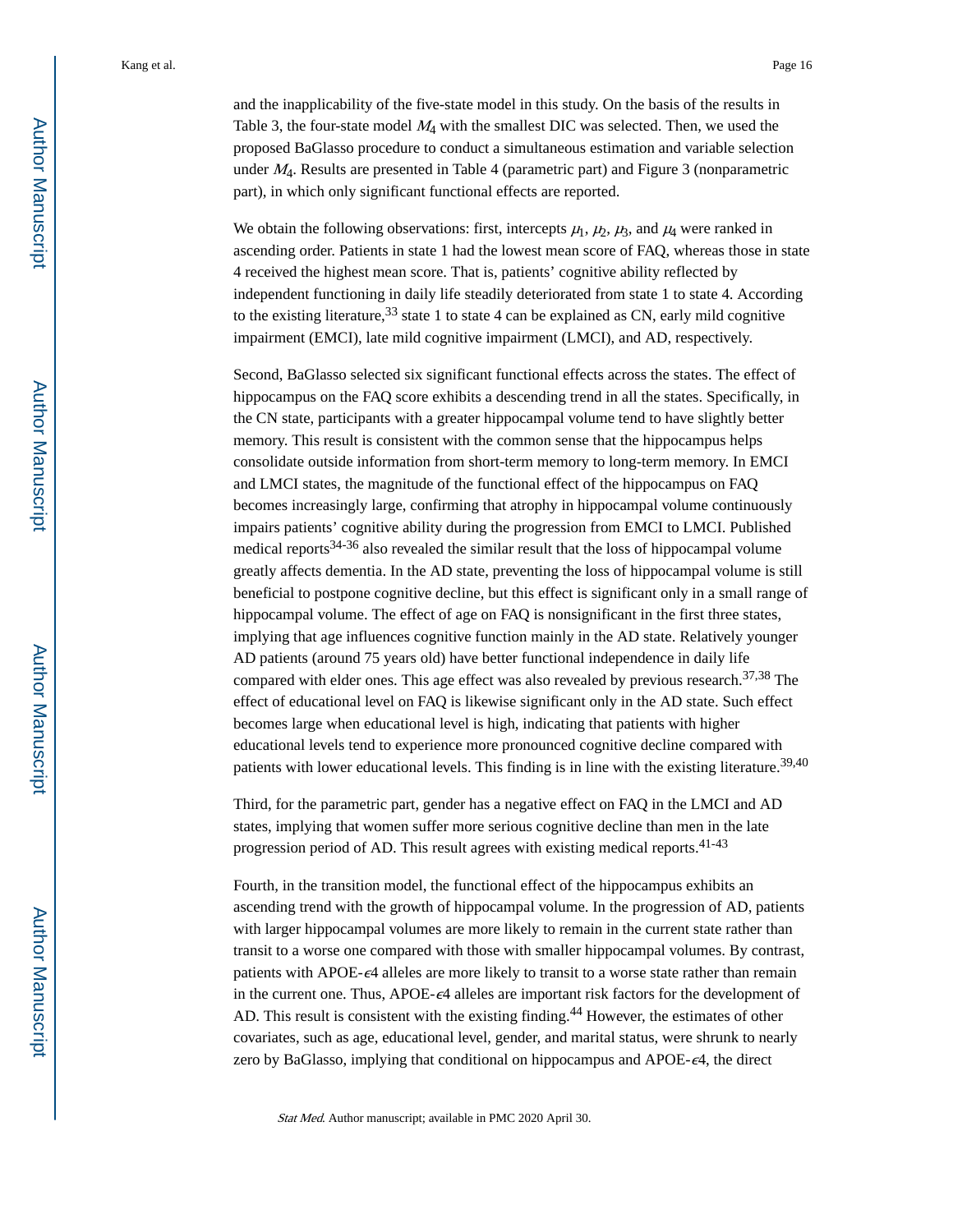effects of age, educational level, gender, and marital status on the transition probability are weak.

For comparison, we reanalyzed the ADNI data set using a parametric HMM as follows:

 $[y_{it} | Z_{it} = s] = \mu_s + \alpha_{s1}c_{it1} + \alpha_{s2}c_{it2} + \alpha_{s3}c_{it3} + \alpha_{s4}c_{it4} + \beta_{s1}x_{it1} + \beta_{s2}x_{it2} + \beta_{s3}x_{it3} + \delta_{it2}x_{it4} + \delta_{st3}x_{it5} + \delta_{st4}x_{it5} + \delta_{st5}x_{it6} + \delta_{st6}x_{it7} + \delta_{st7}x_{it8} + \delta_{st7}x_{it9} + \delta_{st7}x_{it1} + \delta_{st8}x_{it1} + \delta_{st9}x_{it1}$  $\text{logit}(\theta_{itus}) = \zeta_{us} + \widetilde{\alpha}_1 c_{it1} + \widetilde{\alpha}_2 c_{it2} + \widetilde{\alpha}_3 c_{it3} + \widetilde{\alpha}_4 c_{it4} + \beta_1 x_{it1} + \beta_2 x_{it2} + \beta_3 x_{it3}.$ 

The Bayesian adaptive lasso procedure was used to perform estimation. Table 5 presents the results of parameters  $\beta_{sj}$  and  $\tilde{\beta}_j$ . The results of  $\mu_s$ ,  $\zeta_{us}$ ,  $\alpha_{sh}$ , and  $\tilde{\alpha}_h$  are similar to those in Table 4 and not reported. Several differences exist between the results obtained using the parametric and semiparametric HMMs. First, the parametric model shows a negative constant effect of the hippocampus on FAQ in the CN, EMCI, and LMCI states, whereas the semiparametric model reveals that these negative effects have a descending trend. Second, the parametric model indicates that the effects of the hippocampus, age, and educational level on FAQ are all insignificant in the AD state, whereas the semiparametric model reveals that these effects are actually significant in certain covariate ranges. Finally, the parametric model shows that the effect of age on FAQ is negative in the NC and EMCI states but positive in the LMCI state. This diverse effect is hard to interpret and probably caused by overlooking the subtle structure of the age effect in the parametric model.

### **6** ∣ **CONCLUSION**

In this paper, we have introduced a BaGlasso procedure to conduct simultaneous variable selection and parameter estimation in the context of semiparametric HMMs. We developed a full Bayesian approach, along with efficient MCMC methods and the basis expansion technique, to implement the procedure and estimate nonparametric functions. The methodology was demonstrated by a simulation study and an application to the analysis of the ADNI data set. In the proposed model, covariates are allowed to affect both responses and transition probabilities. This feature enables the model to cope with general situations where certain covariates simultaneously influence the two stochastic processes in various ways. An alternative method of including covariates in HMMs is to use an exclusion restriction to split the overall set of covariates into two groups: one contains covariates affecting only the responses, and the other contains covariates affecting the hidden-state transition. However, determining such an exclusion restriction may be subjective and difficult to justify in practice, which, in turn, elicits model selection issues.

This study can be extended in several directions. First, in approximating nonparametric functions, we considered only a simple version of natural cubic splines. Highly sophisticated smoothing techniques, such as splines and local polynomial kernel methods, may be used to enhance the performance of estimation and variable selection. Second, we simply used a single indicator, FAQ, to reflect cognitive ability in the ADNI data analysis. A comprehensive way to characterize cognitive function is to account for other relevant tests, such as the Alzheimer's Disease Assessment Scale and the Mini-Mental State Examination. Grouping such highly correlated but different perspectives into an integrated latent variable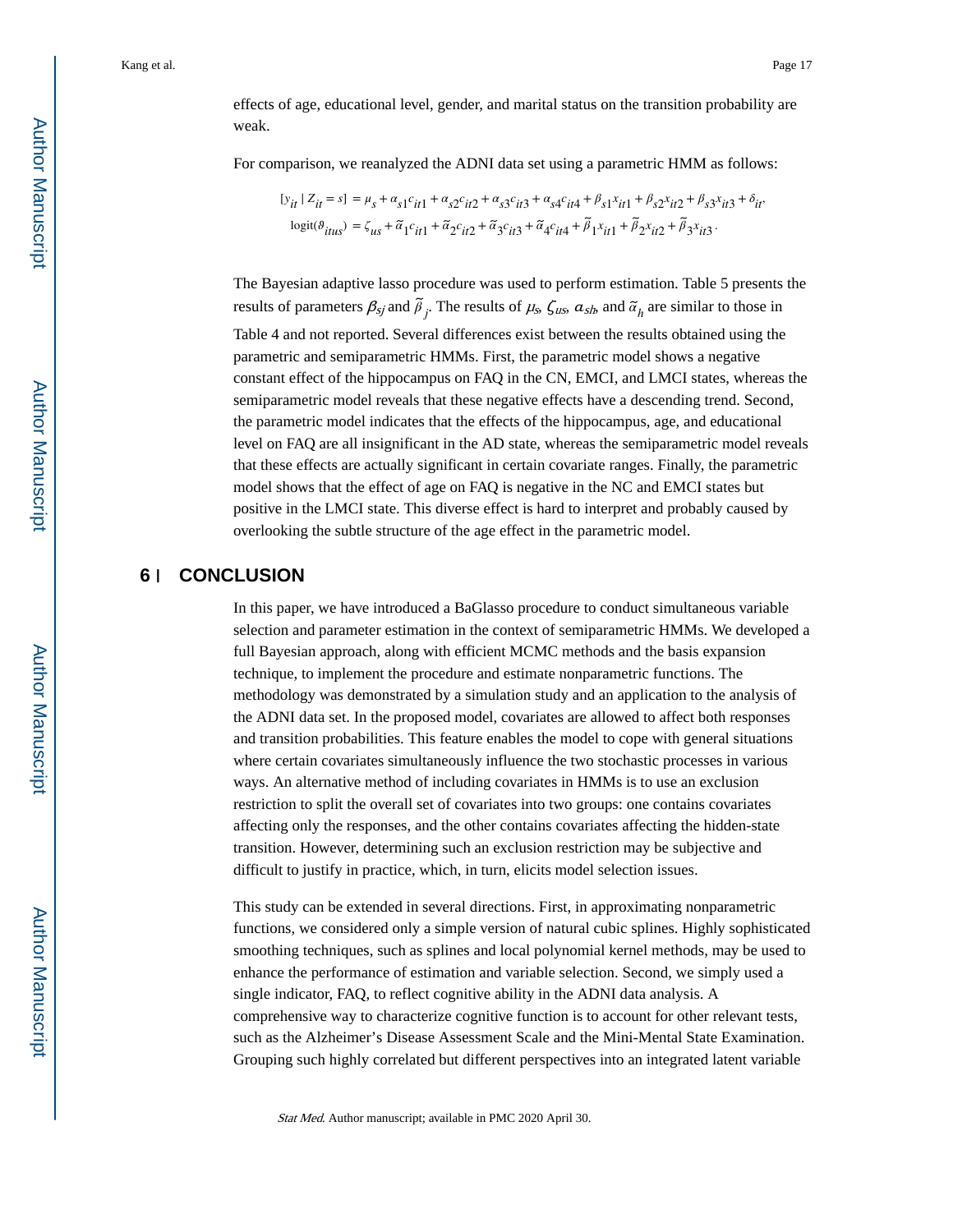through factor analysis can improve the analytic power and interpretability of the model. Finally, our model framework includes only binary and continuous variables. Given that ordered and unordered categorical data are frequently encountered in medical, social, and psychological sciences, generalizing the existing framework to accommodate a wide variety of data types is of great interest.

## **ACKNOWLEDGEMENTS**

The work of Xinyuan Song was supported by the Research Grants Council of Hong Kong under grant 14303017, The Chinese University of Hong Kong under direct grants, and the National Natural Science Foundation of China under grant 11471277. The work of Joan Hu was supported by the Canadian Institutes of Health Research under grant RN120660 and the Natural Sciences and Engineering Research Council of Canada under grant 177430. The authors are thankful to the Editor, the Associate Editor, and three anonymous reviewers for their valuable comments and suggestions.

Funding information

Research Grants Council of Hong Kong, Grant/Award Number: 14303017; National Natural Science Foundation of China, Grant/Award Number: 11471277; Canadian Institutes of Health Research, Grant/Award Number: RN120660; Natural Sciences and Engineering Research Council of Canada, Grant/Award Number: DAS 177430

## **APPENDIX A**

## **FULL CONDITIONAL DISTRIBUTIONS**

#### **A.1** ∣ **Full conditional distributions of** *Zit*

Let 
$$
\mathbf{y}_i = (y_{i1}, \dots, y_{iT})'
$$
,  $\mathbf{d}_{it} = (\mathbf{c}_{it}', \mathbf{x}_{it}')'$ , and  $\mathbf{D}_i = (\mathbf{d}_{i1}', \dots, \mathbf{d}_{iT}')'$ . Then, we have

$$
p(Z_{it} \mid \cdot) \propto p(\mathbf{y}_i, \mathbf{D}_i, Z_{it} \mid \boldsymbol{\theta})
$$
  
=  $p(y_{i1}, ..., y_{it}, \mathbf{d}_{i1}, ..., \mathbf{d}_{it}, Z_{it} \mid \boldsymbol{\theta}) \times p(y_{i, t+1}, ..., y_{iT}, \mathbf{d}_{i, t+1}, ..., \mathbf{d}_{iT} \mid Z_{it}, \boldsymbol{\theta})$   
=  $q_{it}(\mathbf{y}_i, \mathbf{D}_i, Z_{it} \mid \boldsymbol{\theta}) \times \overline{q}_{it}(\mathbf{y}_i, \mathbf{D}_i \mid Z_{it}, \boldsymbol{\theta}).$ 

We first initialize  $q_{i1}(\mathbf{y}_i, \mathbf{D}_i, Z_{it} | \boldsymbol{\Theta}) = p(y_{i1}, \mathbf{d}_{i1}, Z_{it} | \boldsymbol{\Theta}) = p(y_{i1} | \mathbf{d}_{i1}, Z_{i1}, \boldsymbol{\Theta}) p(Z_{i1} | \boldsymbol{\Theta})$  and calculate  $q_{i}(y_i, D_i, Z_{i} | \boldsymbol{\theta})$  for  $t = 2, ..., T$ , in a recursion manner as follows:

$$
q_{it}(\mathbf{y}_i, \mathbf{D}_i, Z_{it} | \boldsymbol{\theta}) = q_{it}(\mathbf{y}_{i1}, ..., \mathbf{y}_{it}, \mathbf{d}_{i1}, ..., \mathbf{d}_{iT}, Z_{it} | \boldsymbol{\theta})
$$
  
\n
$$
= \sum_{u=1}^{S} p(\mathbf{y}_{i1}, ..., \mathbf{y}_{it}, \mathbf{d}_{i1}, ..., \mathbf{d}_{iT}, Z_{it}, Z_{i,t-1} = u | \boldsymbol{\theta})
$$
  
\n
$$
= \sum_{u=1}^{S} p(\mathbf{y}_{i1}, ..., \mathbf{y}_{it}, \mathbf{d}_{i1}, ..., \mathbf{d}_{iT} Z_{i,t-1} = u | \boldsymbol{\theta}) \times p(Z_{it} | Z_{i,t-1} = u, \mathbf{d}_{it}, \boldsymbol{\theta}) \times p(\mathbf{y}_{it} | \mathbf{d}_{it}, Z_{it}, \boldsymbol{\theta})
$$
  
\n
$$
= \sum_{u=1}^{S} [q_{i,t-1}(\mathbf{y}_i, \mathbf{D}_i, Z_{i,t-1} = u | \boldsymbol{\theta}) \times p(Z_{i,t-1} = u, \mathbf{d}_{it}, \boldsymbol{\theta}) \times p(\mathbf{y}_{it} | \mathbf{d}_{it}, Z_{it} \boldsymbol{\theta})],
$$

(A1)

where  $p(Z_{it}|Z_{i,t-1} = u, \mathbf{d}_{it}, \boldsymbol{\Theta})$  and  $p(y_{it}, \mathbf{d}_{it}|Z_{it}, w_{i1}, \boldsymbol{\Theta})$  can be calculated on the basis of (8).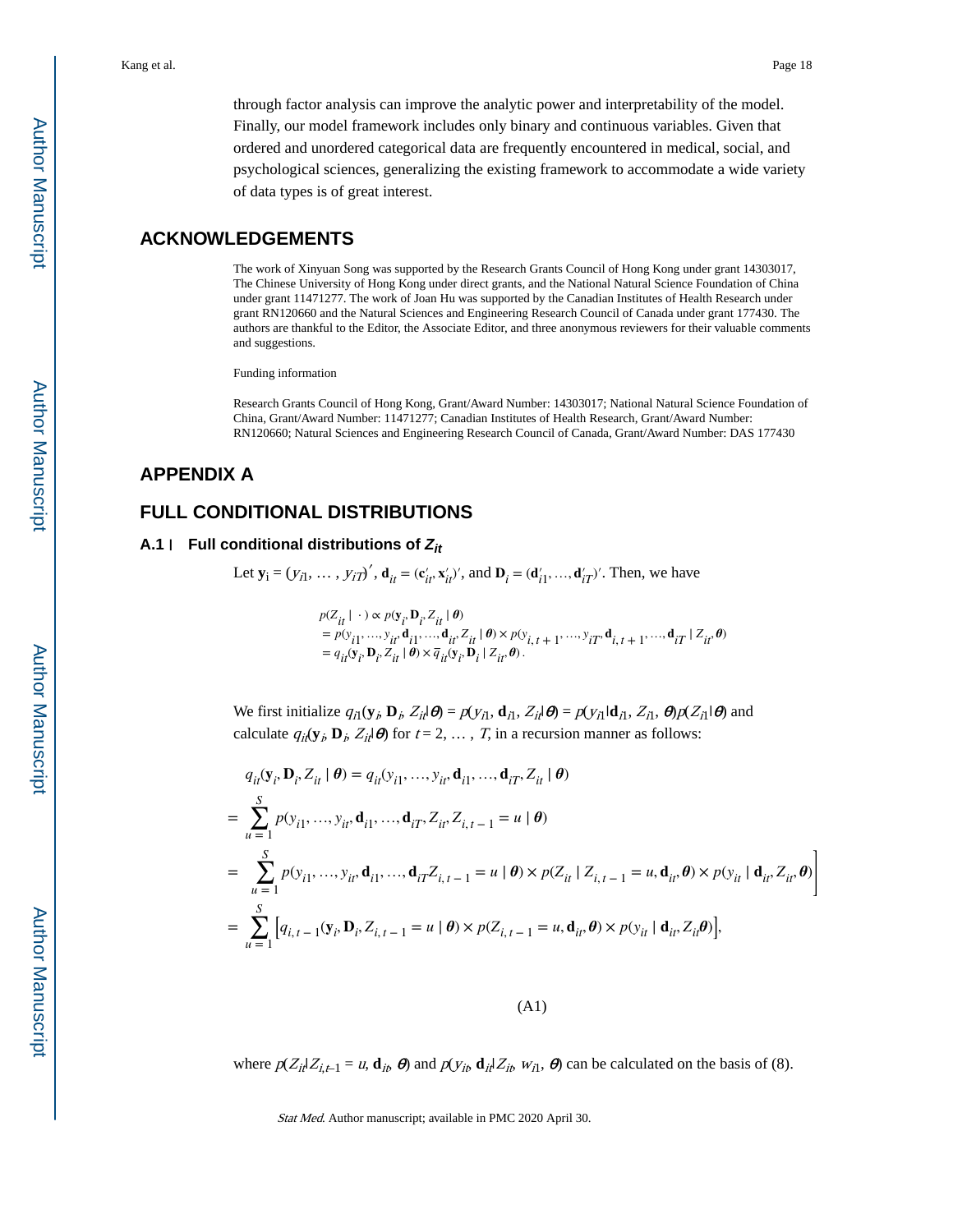Similarly, we initialize  $\overline{q}_{iT}(\mathbf{y}_i, \mathbf{D}_i | Z_{iT}, \mathbf{\theta}) = 1$  and calculate  $\overline{q}_{it}(\mathbf{y}_i, \mathbf{D}_i | Z_{it}, \mathbf{\theta})$  for  $t = T - 1, -1, 1$ as follows:

$$
\overline{q}_{it} (\mathbf{y}_{i}, \mathbf{D}_{i} | Z_{it}, \theta) = p(y_{i, t+1}, ..., y_{iT}, \mathbf{d}_{i, t+1}, ..., \mathbf{d}_{iT} | Z_{it}, \theta)
$$
\n
$$
= \sum_{u=1}^{S} p(y_{i, t+1}, ..., y_{iT}, \mathbf{d}_{i, t+1}, ..., \mathbf{d}_{iT}, Z_{i, t+1} = u | Z_{it}, \theta)
$$
\n
$$
= \sum_{u=1}^{S} [p(y_{i, t+1}, ..., y_{iT}, \mathbf{d}_{i, t+1}, ..., \mathbf{d}_{iT} | Z_{i, t+1} = u, \theta) \times p(Z_{i, t+1} = u | Z_{it}, \mathbf{d}_{i, t+1}, \theta)
$$
\n
$$
\times p(y_{i, t+1} | \mathbf{d}_{i, t+1}, Z_{i, t+1} = u, \theta)]
$$
\n
$$
= \sum_{u=1}^{S} [\overline{q}_{i, t+1} ( \mathbf{y}_{i}, \mathbf{D}_{i} | Z_{i, t+1} = u, \theta) \times p(Z_{i, t+1} = u | Z_{it}, \mathbf{d}_{i, t+1}, \theta) \times p(y_{i, t+1} | \mathbf{d}_{i, t+1}, Z_{i, t-1} = u, \theta)]
$$

(A2)

Thus,  $Z_{it}$  can be directly generated from (A1) when all  $q_{it}(\cdot)$  and  $\bar{q}_{it}(\cdot)$  S defi  $i$ <sup>*i*</sup> ( ⋅ )S defined in (A1) and (A2) are well calculated.

## **A.2** | Full conditional distributions of  $\mu_s$ ,  $a_s$ , and  $\psi_s$

$$
[\mu_s | \cdot] \sim N\Big[\mu_s^*, \sigma_{\mu s}^*\Big], \quad [\alpha_s | \cdot] \sim N[\alpha_s^*, \Sigma_{\alpha s}^*], \quad [\Psi_s^{-1} | \cdot] \sim \text{Gamma}[\alpha_{\Psi s}^*, \beta_{\Psi s}^*] \quad (A3)
$$

In the above equation,  $\alpha_{\Psi_s}^* = (n_s + p + \sum_{j=1}^q M_j) / 2 + \tilde{\alpha}_{s0}, \sigma_{\mu s}^* = (n_s \Psi_s^{-1} + \sigma_{\mu s0}^{-1})^{-1}$ , and

$$
\beta_{\Psi_{S}}^{*} = \tilde{\beta}_{s0} + \frac{1}{2} \left| \sum_{i=1}^{n} \sum_{t=1}^{T} I(Z_{it} = s) \left( y_{it} - \mu_{s} - \alpha_{s}^{\prime} c_{it} - \sum_{j=1}^{q} \beta_{sj}^{\prime} h_{itj} \right) \right|^{2} + \sum_{j=1}^{q} \frac{\left\| \beta_{sj} \right\|_{G_{sj}}^{2}}{\tau_{\beta sj}^{2}} + \sum_{h=1}^{p} \frac{1 - \frac{1}{\tau_{\beta h}} \left( \sum_{i=1}^{p} \sum_{t=1}^{T} c_{it} c_{it}^{\prime} \Psi_{s}^{-1} I(Z_{it} = s) + \mathbf{D}_{as}^{-1} \right)}{\tau_{\beta s}^{2}} \right|^{2}
$$
\n
$$
\Sigma_{as}^{*} = \left( \sum_{i=1}^{N} \sum_{t=1}^{T} c_{it} c_{it}^{\prime} \Psi_{s}^{-1} I(Z_{it} = s) + \mathbf{D}_{as}^{-1} \right)^{-1}, \qquad \mathbf{D}_{as} = \text{diag}(\tau_{as1}^{2}, \dots, \tau_{asp}^{2}),
$$
\n
$$
\mu_{s}^{*} = \sigma_{\mu s}^{*} \left[ \Psi_{s}^{-1} \sum_{i=1}^{n} \sum_{t=1}^{T} I(Z_{it} = s) \left( y_{it} - \alpha_{s}^{\prime} c_{it} - \sum_{j=1}^{q} \beta_{sj}^{\prime} h_{itj} \right) + \sigma_{\mu s0}^{-1} \mu_{s0} \right],
$$
\n
$$
\alpha_{s} = \Sigma_{s}^{*} \left[ \Psi_{s}^{-1} \sum_{i=1}^{n} \sum_{t=1}^{T} I(Z_{it} = s) c_{it} \left( y_{it} - \mu_{s} - \sum_{j=1}^{q} \beta_{sj}^{\prime} h_{itj} \right) + \Sigma_{as0}^{-1} \alpha_{s0} \right].
$$

## **A.3** ∣ **Full conditional distributions of** β*sj*

$$
[\boldsymbol{\beta}_{sj}] \cdot ] \sim N[\boldsymbol{\beta}_{sj}^*, \boldsymbol{\Sigma}_{sj}^*] \quad \mathcal{I}(\mathbf{1}_{n_s}^{\prime} \mathbf{H}_{sj} \boldsymbol{\beta}_{sj} = 0) \quad (A4)
$$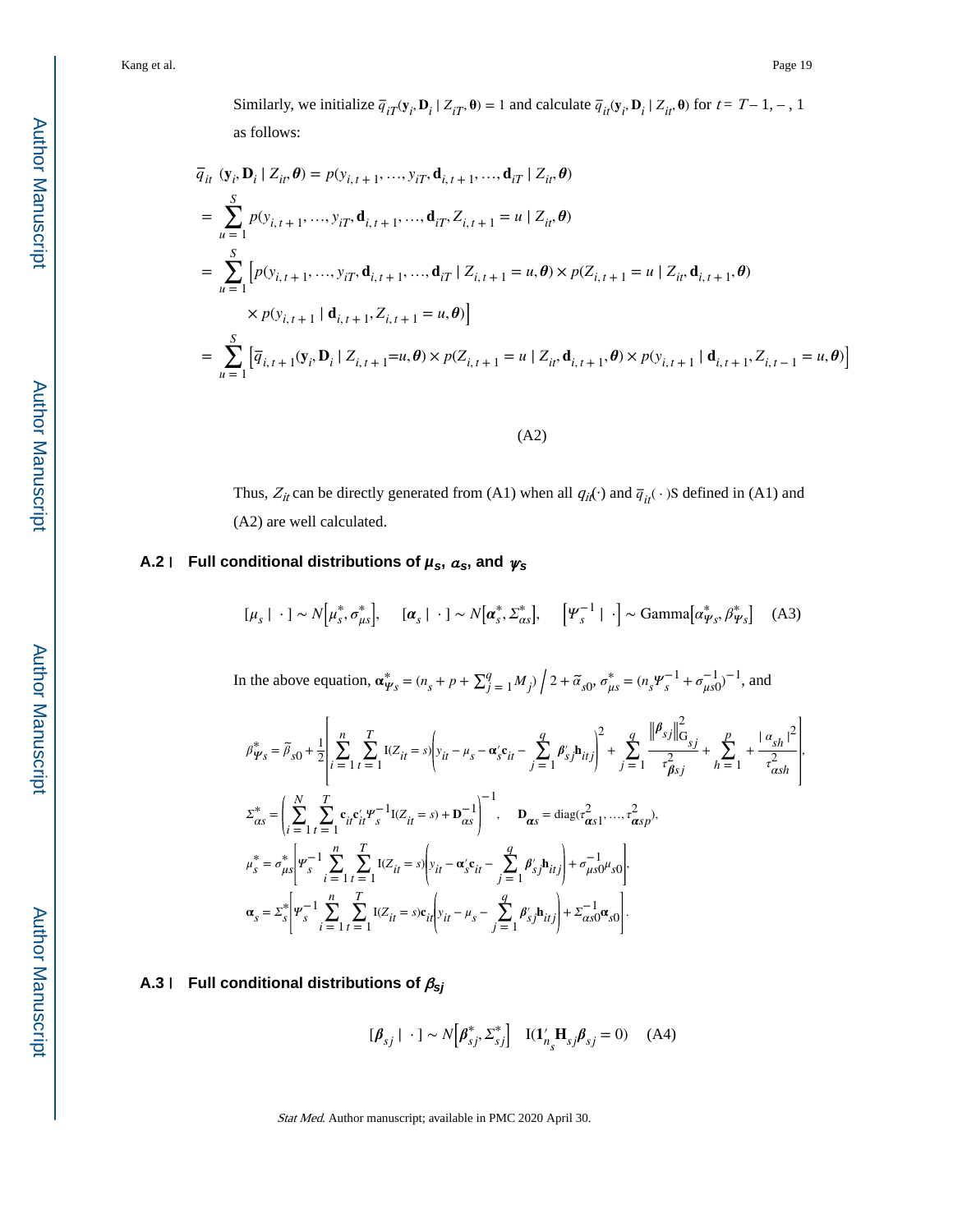In the above equation,  $\Sigma_{sj}^* = \Psi_s(\mathbf{H}_{sj}'\mathbf{H}_{sj} + \tau_{\beta sj}^{-1}\mathbf{G}_{sj})^{-1}$ ,  $\beta_{sj}^* = \Psi_s^{-1}\Sigma_{sj}^* \mathbf{H}_{sj}'\mathbf{y}_s^*$ , and  $\mathbf{y}_s^* = \{y_{its}^*\}$  is an  $n_s \times 1$  vector with

*y its* <sup>∗</sup> <sup>=</sup> *<sup>y</sup> it* <sup>−</sup> *<sup>μ</sup> s* − **α** *s* ′**c** *it* <sup>−</sup> ∑ *l* ≠ *j*, *l* = 1 *q β sl*′ **h** *itl*, for *<sup>Z</sup> it* <sup>=</sup> *<sup>s</sup>*.

### **A.4** | Full conditional distributions of  $\pi_s$ ,  $\zeta_{us}$ , and  $\tilde{\alpha}$

$$
p(\pi_s | \cdot) \propto \exp \left\{ \sum_{u=s}^{S} \sum_{i=1}^{n} \log(p_{i10u}) \times I(Z_{i1} = u) - \frac{(\pi_s - \pi_{s0})^2}{2\sigma_{\pi0}^2} \right\}
$$
  
\n
$$
p(\zeta_{us} | \cdot) \propto \exp \left\{ \sum_{\nu=s}^{S} \sum_{i=1}^{n} \sum_{t=2}^{T} \log(p_{iuu}) \times I(Z_{it} = \nu, Z_{i,t-1} = u) - \frac{(\zeta_{us} - \zeta_{us0})^2}{2\sigma_{\zeta_{us0}}^2} \right\}
$$
 (A5)  
\n
$$
p(\widetilde{\alpha} | \cdot) \propto \exp \left\{ \sum_{i=1}^{n} \sum_{t=2}^{T} \log(p_{itus}) \times I(Z_{it} = s, Z_{i,t-1} = u) - \frac{1}{2} (\widetilde{\alpha} - \widetilde{\alpha}_0)' \widetilde{\mathbf{D}}_{\alpha}^{-1} (\widetilde{\alpha} - \widetilde{\alpha}_0) \right\}
$$

In the above equation,  $\widetilde{\mathbf{D}}_{\alpha} = \sigma^2 \text{diag}(\widetilde{\tau}_{\alpha 1}^2, ..., \widetilde{\tau}_{\alpha p}^2)$ , and  $p_{itu0}$  and  $p_{itus}$  can be calculated on the basis of (9).

#### **A.5** ∣ **Full conditional distributions of** *β j*

$$
p(\widetilde{\boldsymbol{\beta}}_j \mid \cdot) \propto \exp\left\{ \sum_{i=1}^n \sum_{t=2}^T \log(p_{itus}) \times \mathbf{I}(Z_{it} = s, Z_{i, t-1} = u) - \frac{1}{2} (\widetilde{\boldsymbol{\beta}}_j - \widetilde{\boldsymbol{\beta}}_{j0})^T \widetilde{\mathbf{D}}_{\beta j}^{-1} (\widetilde{\boldsymbol{\beta}}_j - \widetilde{\boldsymbol{\beta}}_{j0}) \right\}
$$

(A6)

The above equation is with the constraint  $\mathbf{1}'_{n}(T-1)\mathbf{H}_j\tilde{\boldsymbol{\beta}}_j = 0$ , where  $\widetilde{\mathbf{D}}_{\boldsymbol{\beta}j} = \sigma^2 \widetilde{\tau}_{\boldsymbol{\beta}j}^2 \widetilde{\mathbf{G}}_j^{-1}$ , and  $p_{itus}$ can be calculated on the basis of (9).

Notably, the full conditional distributions in (A5) and (A6) are not familiar probability distributions. Therefore, the Metropolis-Hastings algorithm is used to sample from them. Besides, the full conditional distributions in (A4) and (A6) involve constraints, and the procedure for sampling from them can be found in the work of Song and Lu.<sup>18</sup>

#### **REFERENCES**

- 1. Bartolucci F, Farcomeni A. A multivariate extension of the dynamic logit model for longitudinal data based on a latent Markov heterogeneity structure. J Am Stat Assoc. 2009;104:816–831.
- 2. Chow SM, Grimm KJ, Filteau G, Dolan CV, McArdle JJ. Regime-switching bivariate dual change score model. Multivar Behav Res. 2013;48:463–502.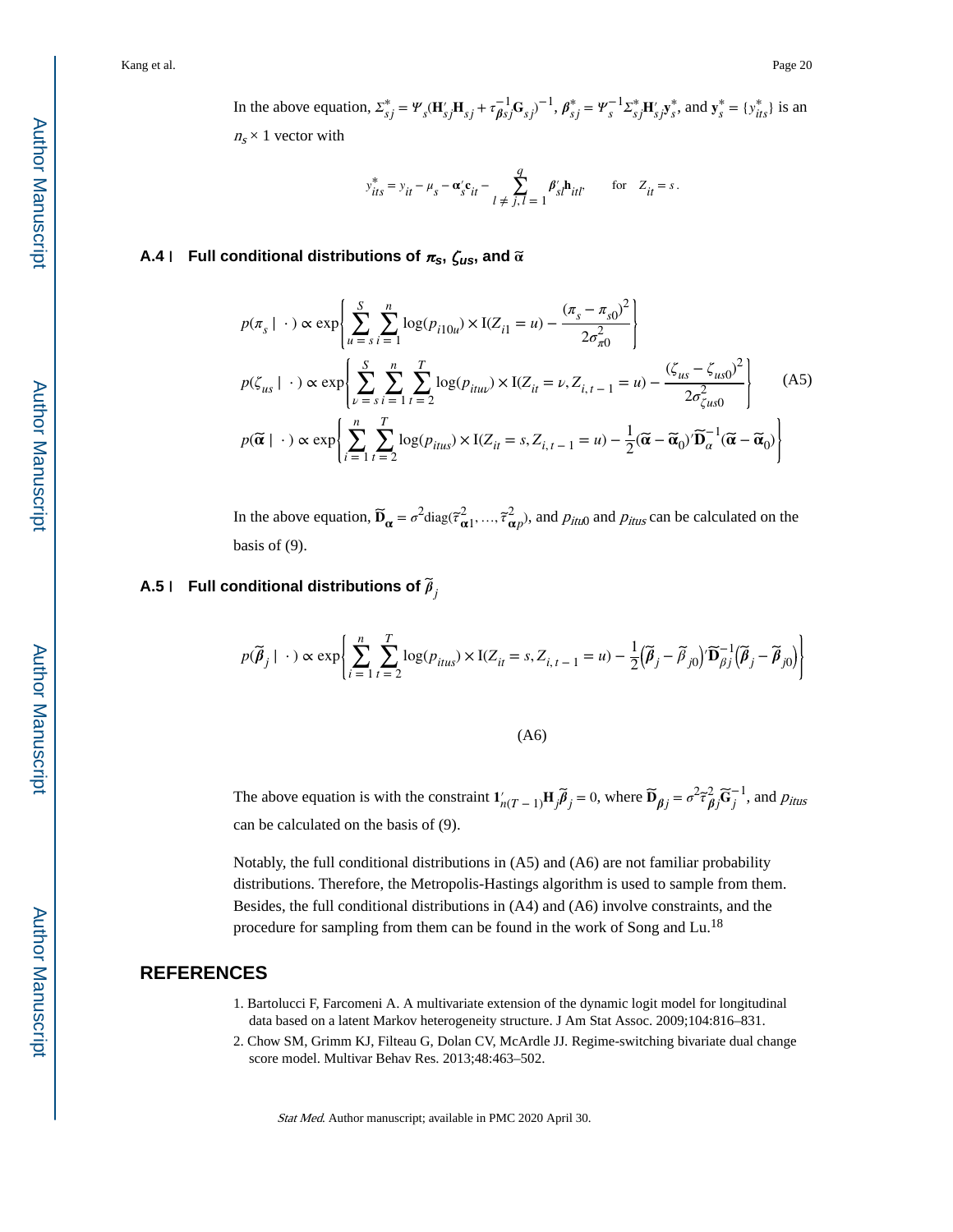- 3. Vermunt JK, Langeheine R, Bockenholt U. Discrete-time discrete-state Latent Markov models with time-constant and time-varying covariates. J Educ Behav Stat. 1999;24:179–207.
- 4. Schmittmann VD, Dolan CV, van der Maas HL, Neale MC. Discrete latent Markov models for normally distributed response data. Multivar Behav Res. 2005;40:461–488.
- 5. Scott SL, James GM, Sugar CA. Hidden Markov models for longitudinal comparisons. J Am Stat Assoc. 2005;100:359–369.
- 6. Bartolucci F, Farcomeni A, Pennoni F. Latent Markov Models for Longitudinal Data. Boca Raton, FL: Chapman & Hall/CRC; 2012.
- 7. Yau C, Papaspiliopoulos O, Roberts GO, Holmes CC. Bayesian nonparametric hidden Markov models with application to the analysis of copy-number-variation in mammalian genomes. J Royal Stat Soc: Ser B (Stat Methodol). 2011;73:37–57.
- 8. Song X, Kang K, Ouyang M, Jiang X, Cai J. Bayesian analysis of semiparametric hidden Markov models with latent variables. Struct Equ Model: Multidiscip J. 2018;25:1–20.
- 9. Choi H, Fermin D, Nesvizhskii AI, Ghosh D, Qin ZS. Sparsely correlated hidden Markov models with application to genome-wide location studies. Bioinformatics. 2013;29:533–541. [PubMed: 23325620]
- 10. Städler N, Mukheijee S. Penalized estimation in high-dimensional hidden Markov models with state-specific graphical models. Ann Appl Stat. 2013;7:2157–2179.
- 11. Guo R, Zhu H, Chow SM, Ibrahim JG. Bayesian lasso for semiparametric structural equation models. Biometrics. 2012;68:567–577. [PubMed: 22376150]
- 12. Feng XN, Wang GC, Wang YF, Song XY. Structure detection of semiparametric structural equation models with Bayesian adaptive group lasso. Statist Med. 2015;34:1527–1547.
- 13. Kang K, Cai J, Song X, Zhu H. Bayesian hidden Markov models for delineating the pathology of Alzheimer's disease. Stat Methods Med Res. 2018. Online first.
- 14. Agresti A. Categorical Data Analysis. Hoboken, NJ: John Wiley & Sons; 2002.
- 15. Song X, Xia Y, Zhu H. Hidden Markov latent variable models with multivariate longitudinal data. Biometrics. 2017;73:313–323. [PubMed: 27148857]
- 16. Hastie T, Tibshirani R, Friedman JH. Elements of Statistical Learning: Data Mining, Inference and Prediction. 2nd ed. New York, NY: Springer; 2009.
- 17. Panagiotelis A, Smith M. Bayesian identification, selection and estimation of semiparametric functions in high-dimensional additive models. J Econom. 2008;143:291–316.
- 18. Song XY, Lu ZH. Semiparametric latent variable models with Bayesian P-splines. J Comput Graph Stat. 2010;19:590–608.
- 19. Tibshirani R. Regression shrinkage and selection via the lasso. J Royal Stat Soc: Ser B (Stat Methodol). 1996;58:267–288.
- 20. Yuan M, Lin Y. Model selection and estimation in regression with grouped variables. J Royal Stat Soc: Ser B (Stat Methodol). 2006; 68:49–67.
- 21. Kyung M, Gill J, Ghosh M, Casella G. Penalized regression, standard errors, and Bayesian lassos. Bayesian Anal. 2010;5:369–411.
- 22. Fan J, Li R. Variable selection via nonconcave penalized likelihood and its oracle properties. J Am Stat Assoc. 2001;96:1348–1360.
- 23. Wang H, Li G, Tsai CL. Regression coefficient and autoregressive order shrinkage and selection via the lasso. J Royal Stat Soc: Ser B (Stat Methodol). 2007;69:63–78.
- 24. Wang H, Leng C. A note on adaptive group lasso. Comput Stat Data Anal. 2008;52:5277–5286.
- 25. Bühlmann P, Van De Geer S. Statistics for High-Dimensional Data: Methods, Theory and Applications. New York, NY: Springer Science and Business Media; 2011.
- 26. Cappé O, Moulines E, Rydén T. Inference in Hidden Markov Models. New York, NY: Springer; 2005.
- 27. Metropolis N, Rosenbluth AW, Rosenbluth MN, Teller AH, Teller E. Equations of state calculations by fast computing machine. J Chem Phys. 1953;21:1087–1092.
- 28. Hastings WK. Monte Carlo sampling methods using Markov chains and their applications. Biometrika. 1970;57:97–109.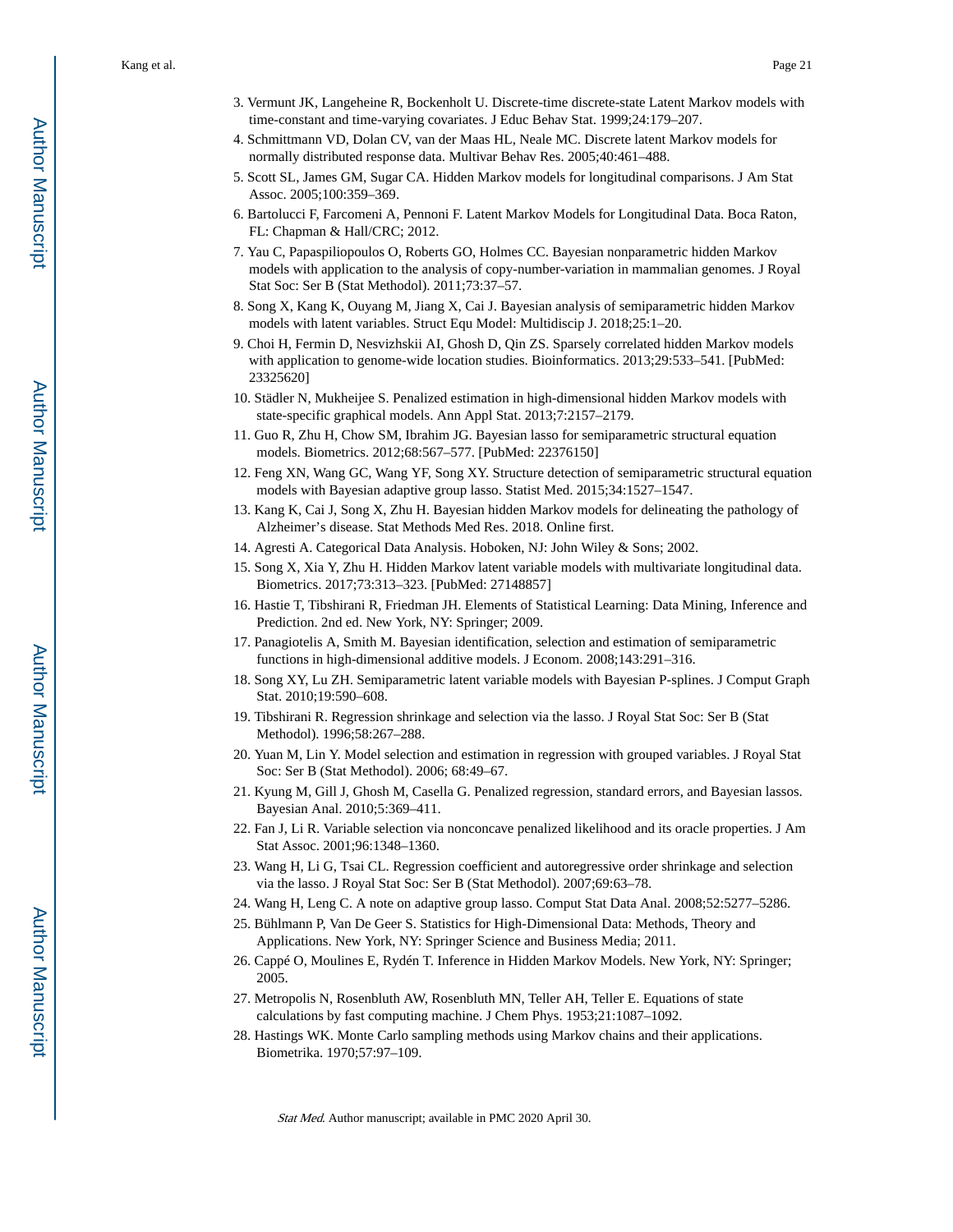- 29. Li J, Wang Z, Li R, Wu R. Bayesian group lasso for nonparametric varying coefficient models with application to functional genome-wide association studies. Ann Appl Stat. 2015;9:640–664. [PubMed: 26478762]
- 30. Celeux G, Forbes F, Robert CP, Titterington DM. Deviance information criteria for missing data models. Bayesian Anal. 2006;1:651–673.
- 31. Spiegelhalter DJ, Best NG, Carlin BP, van der Linde A. Bayesian measures of model complexity and fit. J Royal Stat Soc: Ser B (Stat Methodol). 2002;64:583–639.
- 32. Gelman A, Roberts GO, Gilks WR. Efficient Metropolis jumping rules In: Bernardo JM, Berger JO, Dawid AP, Smith AFM, eds. Bayesian Statistics. Vol. 5 Oxford, UK: Oxford University Press; 1996:599–607.
- 33. Kantarci K, Gunter JL, Tosakulwong N, et al. Focal hemosiderin deposits and  $I^2$ -amyloid load in the ADNI cohort. Alzheimer's Dement. 2013;9:S116–S123. [PubMed: 23375568]
- 34. Kesslak JP, Nalcioglu O, Cotman CW. Quantification of magnetic resonance scans for hippocampal and parahippocampal atrophy in Alzheimer's disease. Neurology. 1991;41:51. [PubMed: 1985296]
- 35. Jack CR, Petersen RC, O'Brien PC, Tangalos EG. MR-based hippocampal volumetry in the diagnosis of Alzheimer's disease. Neurology. 1992;42:183. [PubMed: 1734300]
- 36. Dickerson BC, Wolk D. Biomarker-based prediction of progression in MCI: comparison of ADsignature and hippocampal volume with spinal fluid amyloid- $\beta$  and tau. Front Aging Neurosci. 2013;5:55. [PubMed: 24130528]
- 37. Gao S, Hendrie HC, Hall KS, Hui S. The relationships between age, sex, and the incidence of dementia and Alzheimer disease: a meta-analysis. Arch Gen Psychiatry. 1998;55:809–815. [PubMed: 9736007]
- 38. Lindsay J, Laurin D, Verreault R, et al. Risk factors for Alzheimer's disease: a prospective analysis from the Canadian Study of Health and Aging. Am J Epidemiol. 2002;156:445–453. [PubMed: 12196314]
- 39. Bruandet A, Richard F, Bombois S, et al. Cognitive decline and survival in Alzheimer's disease according to education level. Dement Geriatr Cogn Disord. 2008;25:74–80. [PubMed: 18042993]
- 40. Stern Y, Albert S, Tang MX, Tsai WY. Rate of memory decline in AD is related to education and occupation. Neurology. 1999;53:1942. [PubMed: 10599762]
- 41. Vina J, Lloret A. Why women have more Alzheimer's disease than men: gender and mitochondrial toxicity of amyloid-β peptide. J Alzheimer's Dis. 2010;20:S527–S533. [PubMed: 20442496]
- 42. Heun R, Kockler M. Gender differences in the cognitive impairment in Alzheimer's disease. Arch Women's Ment Health. 2002;4: 129–137.
- 43. Mazure CM, Swendsen J. Sex differences in Alzheimer's disease and other dementias. Lancet Neurol. 2016;15:451–452. [PubMed: 26987699]
- 44. Lee E, Zhu H, Kong D, Wang Y, Giovanello KS, Ibrahim JG. BFLCRM: a Bayesian functional linear Cox regression model for predicting time to conversion to Alzheimer's disease. Ann Appl Stat. 2015;9:2153–2178. [PubMed: 26900412]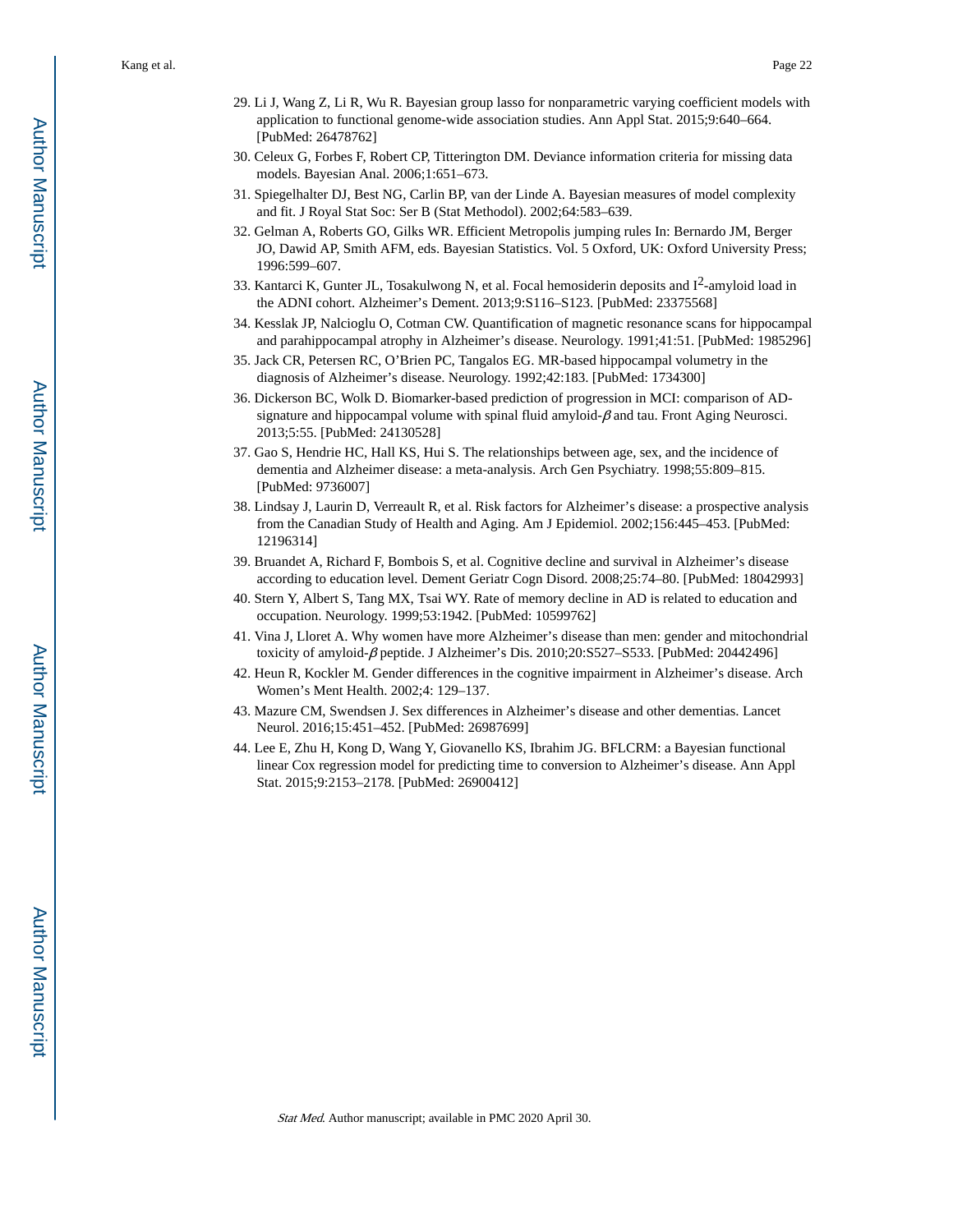Kang et al. Page 23



## **FIGURE 1.**

Estimates of the unknown smooth functions in the simulation study. The solid curves represent the true curves, and the dashed curves represent the estimated posterior means and the 2.5% and 97.5% pointwise quantiles on the basis of 100 replications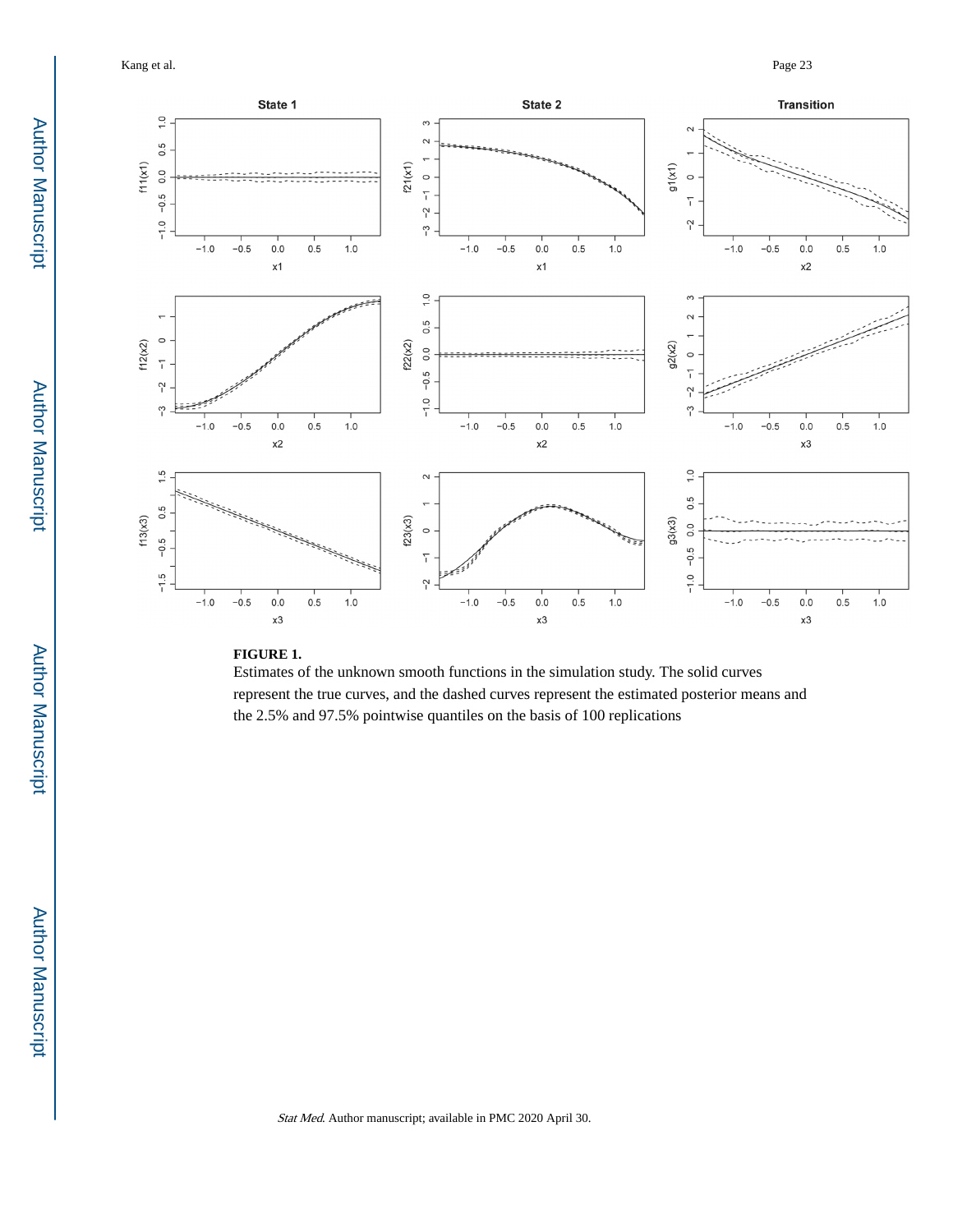

## **FIGURE 2.**

Plot of estimated potential scale reduction (EPSR) values for the parameters in the ADNI-1 (Alzheimer's Disease Neuroimaging Initiative) data analysis. The horizontal dotted line is for EPSR = 1.2. MCMC, Markov chain Monte Carlo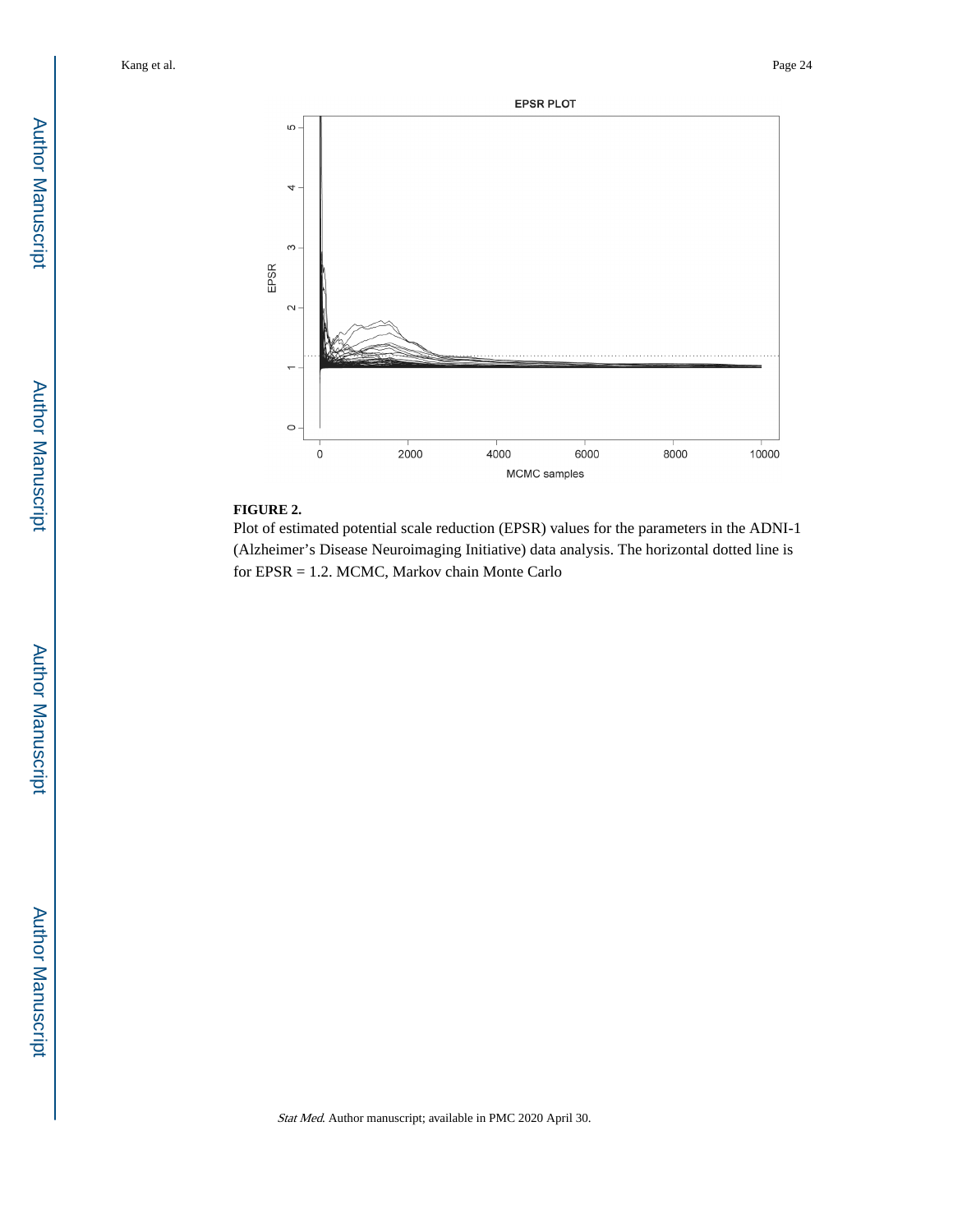Kang et al. Page 25



#### **FIGURE 3.**

ADNI-1 (Alzheimer's Disease Neuroimaging Initiative) data analysis results: the estimates of significant unknown smooth functions at the corresponding states. The solid curves represent the pointwise mean curves, and the dashed curves represent the 2.5% and 97.5% pointwise quantiles. Line  $y = 0$  is denoted in each picture by a red dot-dash line to illustrate the range of significant effects for each risk factor. FAQ, Functional Assessment Questionnaire [Colour figure can be viewed at [wileyonlinelibrary.com\]](http://wileyonlinelibrary.com/)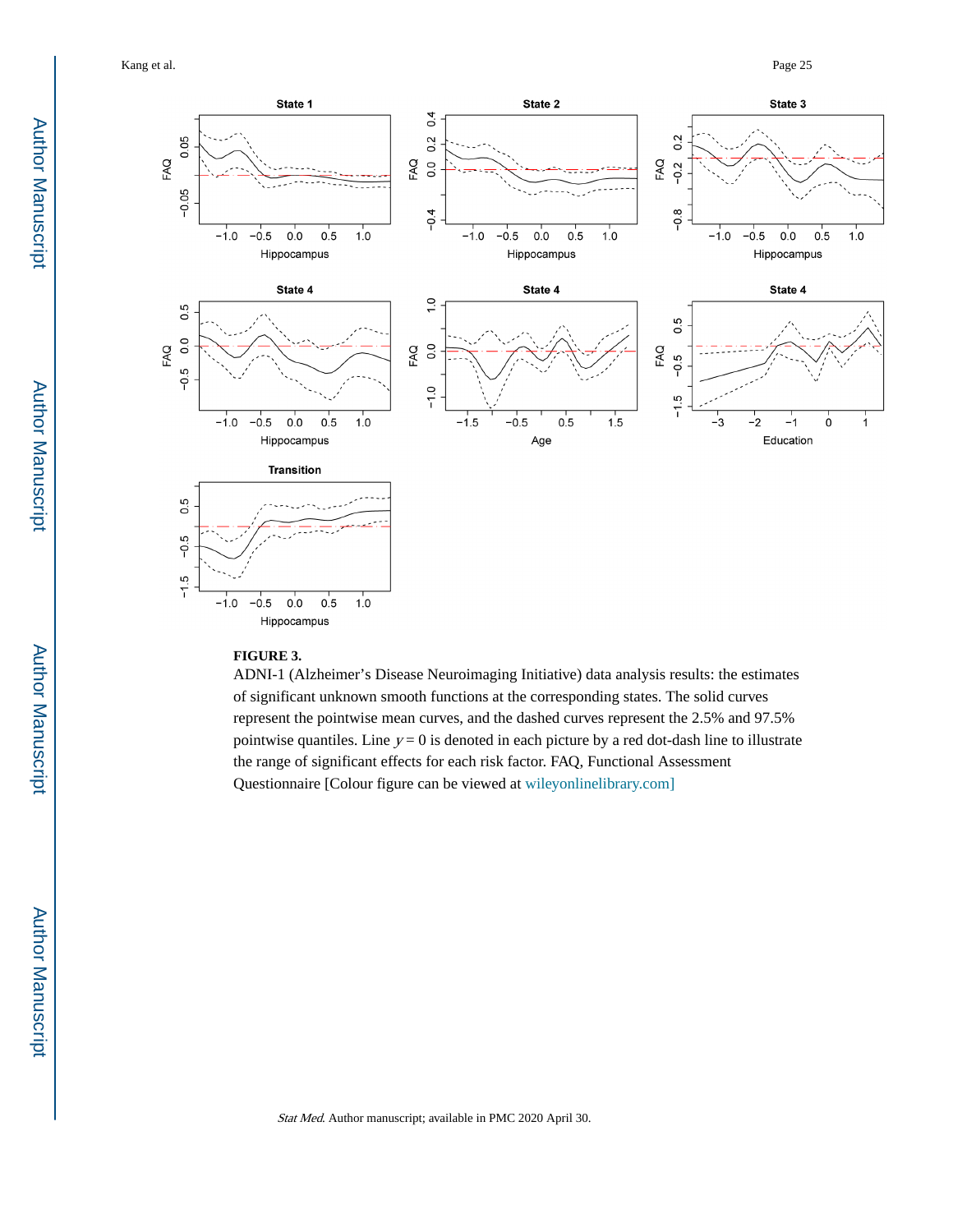### **TABLE 1**

#### Bayesian estimates of the parameters in the simulation study

|                           | <b>Parameters in the Conditional Regression Model</b> |          |             |          |        |          |             |  |  |  |  |
|---------------------------|-------------------------------------------------------|----------|-------------|----------|--------|----------|-------------|--|--|--|--|
| <b>State 1</b><br>State 2 |                                                       |          |             |          |        |          |             |  |  |  |  |
| Par                       | True                                                  | Est      | <b>RMSE</b> | Par      | True   | Est      | <b>RMSE</b> |  |  |  |  |
| $\mu_1$                   | $-1.0$                                                | $-0.969$ | 0.041       | $\mu$    | 1.0    | 1.006    | 0.033       |  |  |  |  |
| $a_{11}$                  | 0.0                                                   | $-0.000$ | 0.025       | $a_{21}$ | $-0.5$ | $-0.499$ | 0.015       |  |  |  |  |
| $a_{12}$                  | 0.5                                                   | 0.501    | 0.023       | $a_{22}$ | 0.0    | 0.001    | 0.015       |  |  |  |  |
| $\psi_1$                  | 0.36                                                  | 0.392    | 0.034       | $\psi_2$ | 0.16   | 0.191    | 0.032       |  |  |  |  |

|              |      |       | <b>Parameters in the Probability Transition Model</b>                    |  |     |             |
|--------------|------|-------|--------------------------------------------------------------------------|--|-----|-------------|
| Par          | True | Est   | RMSE Par True                                                            |  | Est | <b>RMSE</b> |
|              |      |       | $\tilde{\alpha}_1$ -1.0 -0.985 0.080 $\tilde{\alpha}_2$ 0.0 -0.000 0.055 |  |     |             |
| $\pi_1$      | 0.5  | 0.528 | 0.036 $\pi_2$ 0.5 0.472                                                  |  |     | 0.036       |
| $\zeta_{11}$ |      |       | 0.5 0.501 0.152 $\zeta_{21}$ 0.5 0.504                                   |  |     | 0.152       |

Abbreviation: RMSE, root-mean-square error.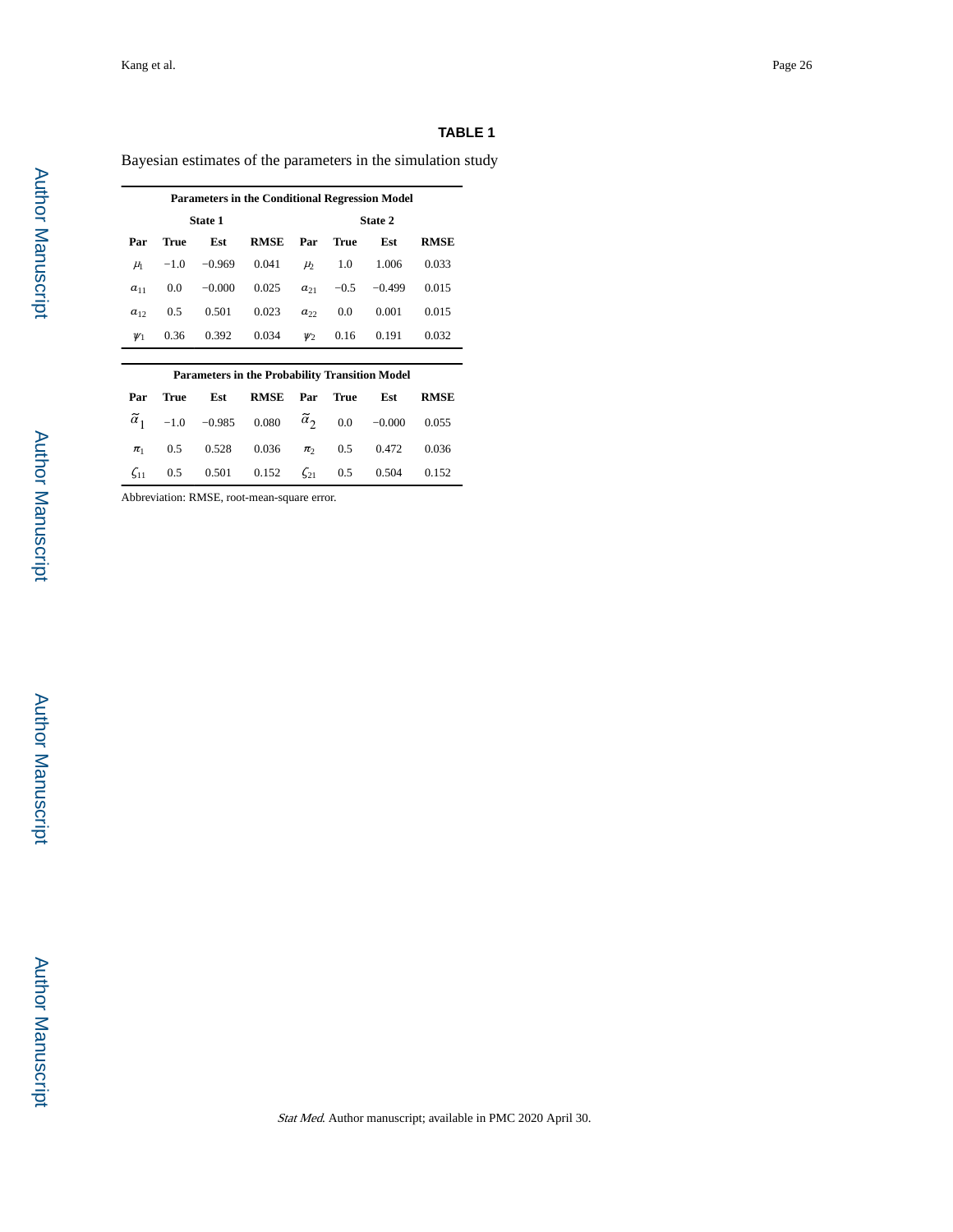#### **TABLE 2**

Summary of deviance information criterion (DIC) values in the simulation study

| Competing Model DIC (mean) DIC (std) |         |     | <b>No. of Selections</b> |
|--------------------------------------|---------|-----|--------------------------|
| $M_1$                                | 12018   | 79  | $\theta$                 |
| $M_{2}$                              | 10912   | 92  | $\Omega$                 |
| $M_{\rm R}$                          | 10 124  | 461 | $\Omega$                 |
| $M_{\scriptscriptstyle\! \Delta}$    | 8988    | 128 | 100                      |
| $M_5$                                | 10 0 52 | 158 | 0                        |

*Note:* No. of selections represents the number of times that the DIC value of  $M_S$  ( $s = 1, \ldots, 5$ ) is the smanest among all competing models in 100 replications.

Author Manuscript

Author Manuscript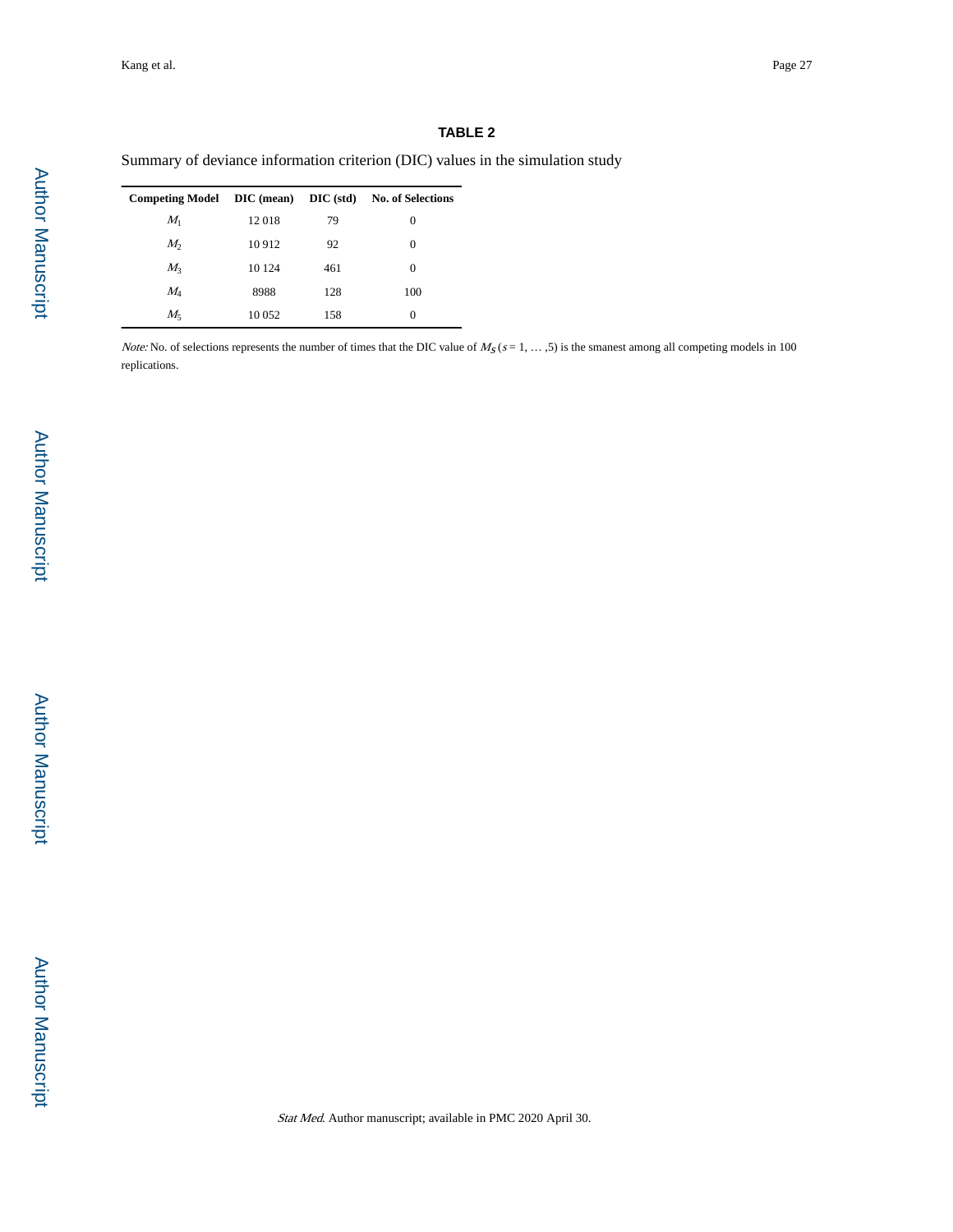L,

#### **TABLE 3**

Summary of deviance information criterion (DIC) values in the analysis of the Alzheimer's Disease Neuroimaging Initiative data set

| Competing Model $D(\theta)$ $P_D$ |      |     | DIC  |
|-----------------------------------|------|-----|------|
| $M_1$                             | 6294 | 35  | 6329 |
| $M_{2}$                           | 1434 | 69  | 1503 |
| $M_{\rm R}$                       | 1016 | 97  | 1113 |
| $M_{\scriptscriptstyle\! A}$      | 972  | 126 | 1098 |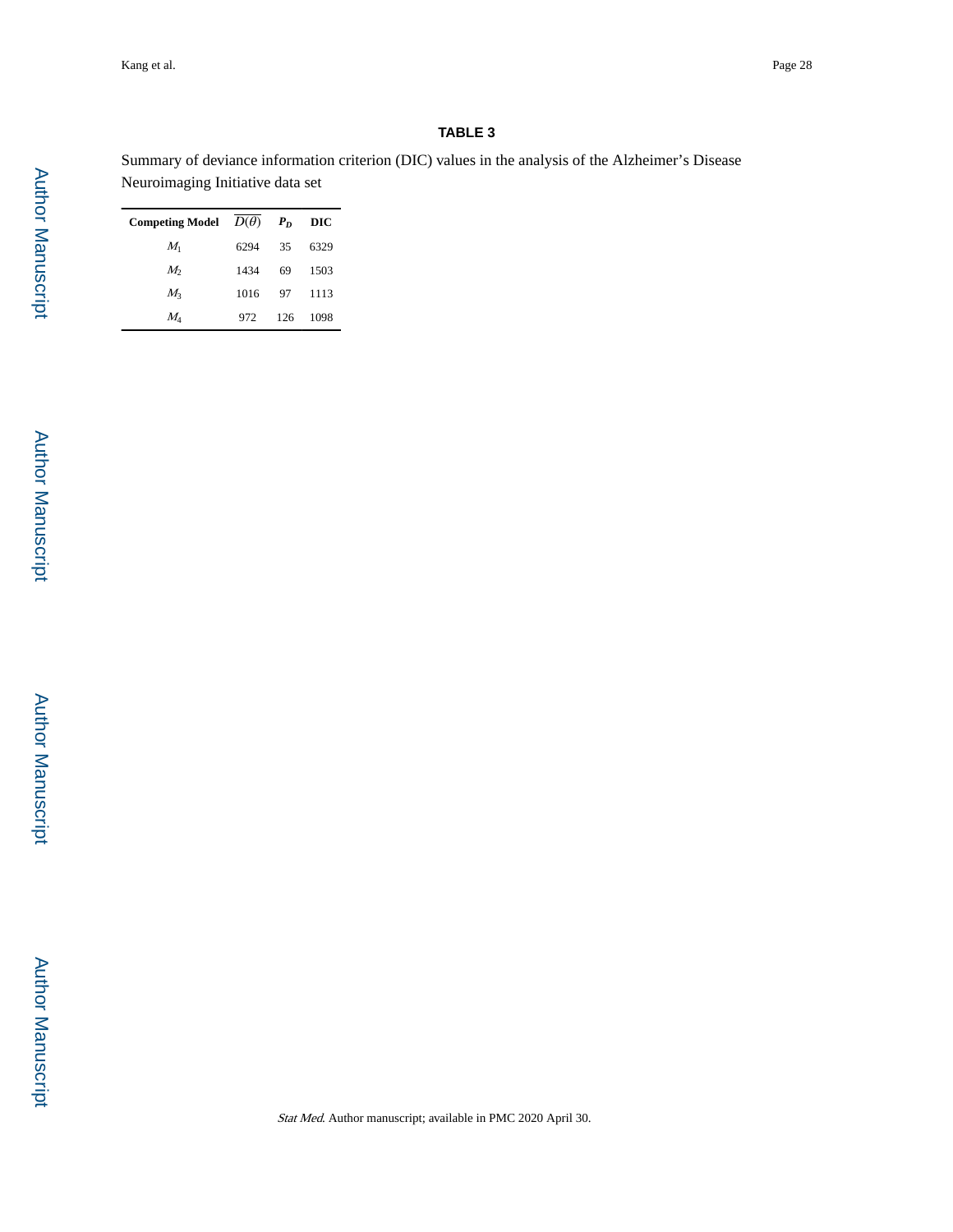#### **TABLE 4**

Estimation results in the ADNI-1 (Alzheimer's Disease Neuroimaging Initiative) data analysis: parametric part

|          | <b>Parameters in the Conditional Regression Model</b> |           |          |          |       |          |          |       |           |          |       |  |  |
|----------|-------------------------------------------------------|-----------|----------|----------|-------|----------|----------|-------|-----------|----------|-------|--|--|
|          | State 1                                               |           |          | State 2  |       |          | State 3  |       |           | State 4  |       |  |  |
| Par      | Est                                                   | <b>SE</b> | Par      | Est      | SЕ    | Par      | Est      | SЕ    | Par       | Est      | SЕ    |  |  |
| $\mu_1$  | $-0.608$                                              | 0.005     | $\mu$    | $-0.200$ | 0.032 | $\mu$    | 0.948    | 0.075 | $\mu_{4}$ | 2.466    | 0.127 |  |  |
| $a_{11}$ | 0.000                                                 | 0.005     | $a_{21}$ | 0.059    | 0.040 | $a_{31}$ | 0.113    | 0.082 | $a_{41}$  | 0.256    | 0.151 |  |  |
| $a_{12}$ | 0.015                                                 | 0.013     | $a_{22}$ | 0.012    | 0.040 | $a_{32}$ | 0.068    | 0.086 | $a_{42}$  | 0.120    | 0.143 |  |  |
| $a_{13}$ | 0.003                                                 | 0.005     | $a_{23}$ | 0.019    | 0.031 | $a_{33}$ | $-0.303$ | 0.107 | $a_{43}$  | $-0.427$ | 0.157 |  |  |
| $a_{14}$ | 0.003                                                 | 0.005     | $a_{24}$ | 0.008    | 0.030 | $a_{34}$ | $-0.047$ | 0.073 | $a_{44}$  | $-0.115$ | 0.143 |  |  |
| $\psi_1$ | 0.009                                                 | 0.000     | $\psi_2$ | 0.073    | 0.008 | $\psi_3$ | 0.173    | 0.020 | $\Psi_4$  | 0.437    | 0.052 |  |  |

|              |                |                          |                                                           |    |         | <b>Parameters in the Transition Model</b> |    |                                                                                           |      |
|--------------|----------------|--------------------------|-----------------------------------------------------------|----|---------|-------------------------------------------|----|-------------------------------------------------------------------------------------------|------|
|              | Par Est        | SE                       | Par Est                                                   | SE | Par Est |                                           | SE | Par Est                                                                                   | - SE |
| $\alpha_1$   | $-0.386$ 0.174 |                          | $\alpha_2$ -0.821 0.253 $\alpha_3$ 0.012 0.078 $\alpha_4$ |    |         |                                           |    | $-0.150$ 0.132                                                                            |      |
| $\pi_1$      |                | $0.592$ $0.022$          | $\pi_2$ 0.198 0.022 $\pi_3$ 0.149 0.018 $\pi_4$           |    |         |                                           |    | 0.060 0.014                                                                               |      |
| $\zeta_{11}$ |                |                          |                                                           |    |         |                                           |    | 2.513 0.165 $\zeta_{21}$ -1.459 0.246 $\zeta_{31}$ -3.278 0.451 $\zeta_{41}$ -3.343 0.500 |      |
| $\zeta_{12}$ |                | 2.395 0.418              |                                                           |    |         |                                           |    | $\zeta_{22}$ 1.498 0.253 $\zeta_{32}$ -1.674 0.331 $\zeta_{42}$ -3.320 0.498              |      |
| $\zeta_{13}$ |                | 1.405 0.740 $\zeta_{23}$ |                                                           |    |         |                                           |    | 2.840 0.447 $\zeta_{33}$ 1.657 0.279 $\zeta_{43}$ -2.017 0.426                            |      |